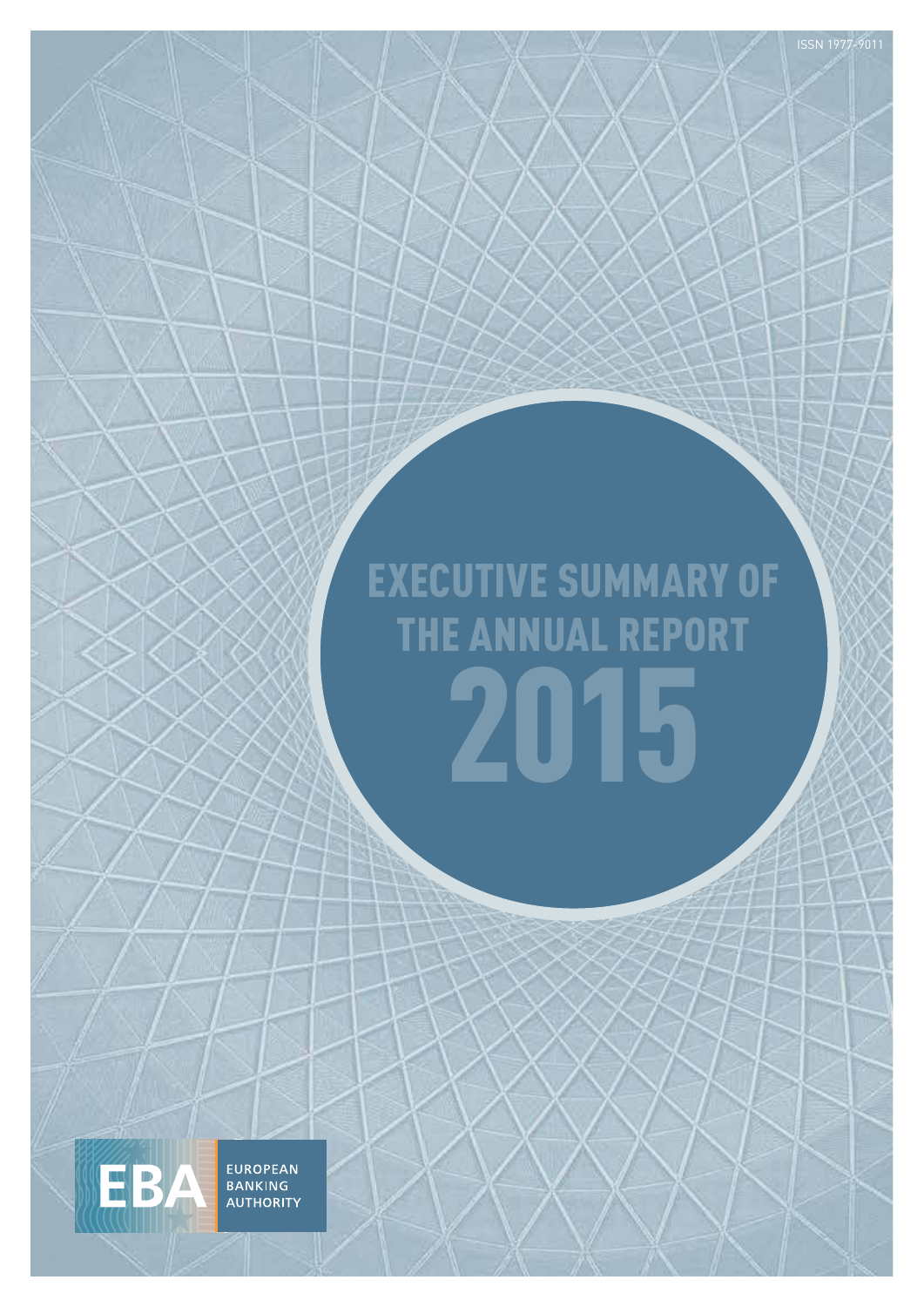# **Europe Direct is a service to help you find answers to your questions about the European Union**

# **Freephone number** (\*)**:** 00 800 6 7 8 9 10 11

(\*) The information given is free, as are most calls (though some operators, phone boxes or hotels may charge you).

Photo credits: European Banking Authority, istockphoto.com/utah778, page 11

| print     | ISBN 978-92-9245-218-6 | ISSN 1977-8783 | doi:10.2853/01354 | DZ-AA-16-001-FN-C |
|-----------|------------------------|----------------|-------------------|-------------------|
| epub      | ISBN 978-92-9245-198-1 | ISSN 1977-9011 | doi:10.2853/28535 | DZ-AA-16-001-FN-F |
| web       | ISBN 978-92-9245-185-1 | ISSN 1977-9011 | doi:10.2853/93041 | DZ-AA-16-001-FN-N |
| flip book | ISBN 978-92-9245-190-5 | ISSN 1977-9011 | doi:10.2853/815   | DZ-AA-16-002-FN-N |

More information on the European Union is available on the Internet ([http://europa.eu\)](http://europa.eu). Luxembourg: Publications Office of the European Union, 2016

© European Banking Authority, 2016 Reproduction is authorised provided the source is acknowledged.

*Printed in Luxembourg* Printed on white chlorine-free paper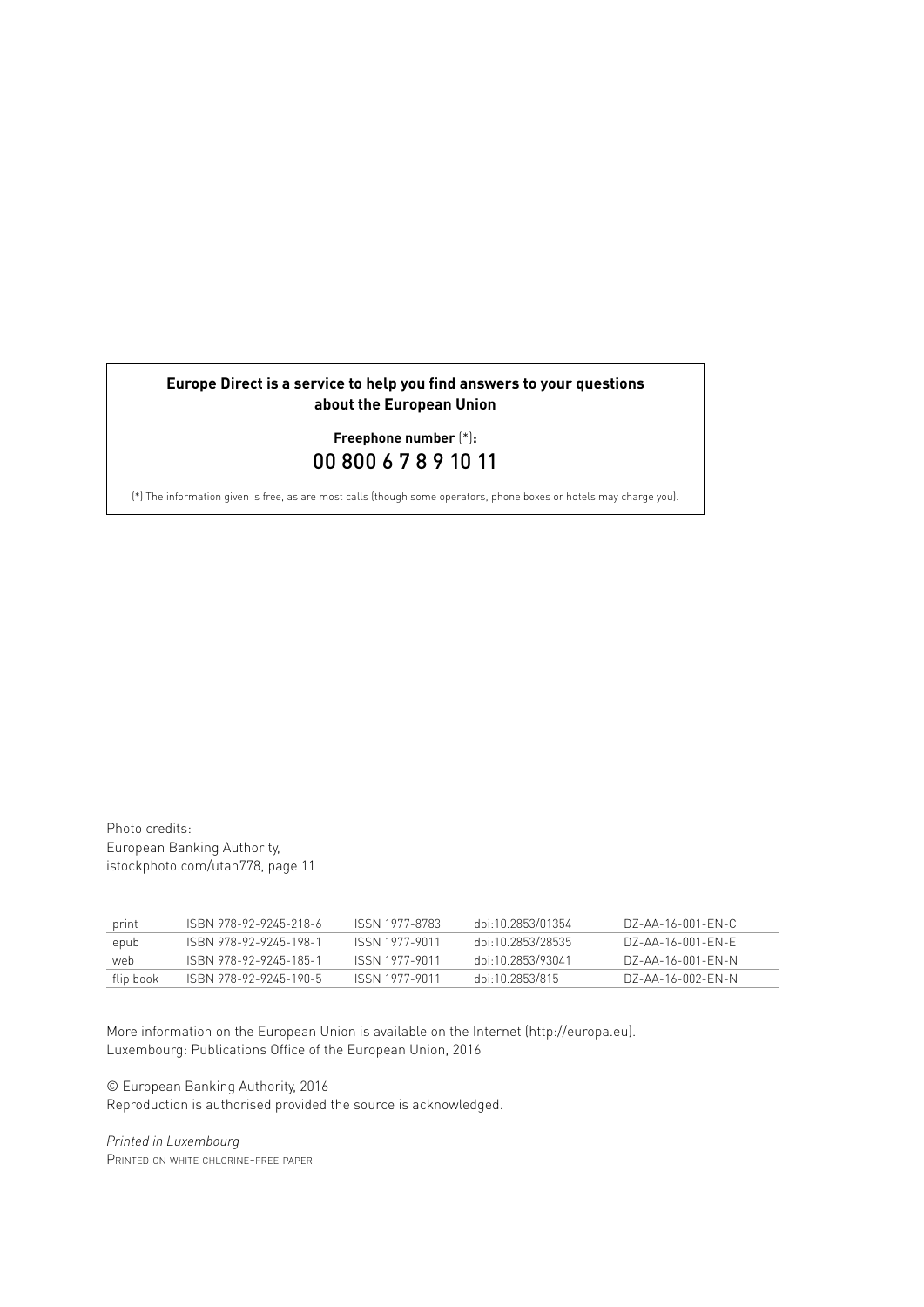EXECUTIVE SUMMARY OF THE ANNUAL REPORT 2015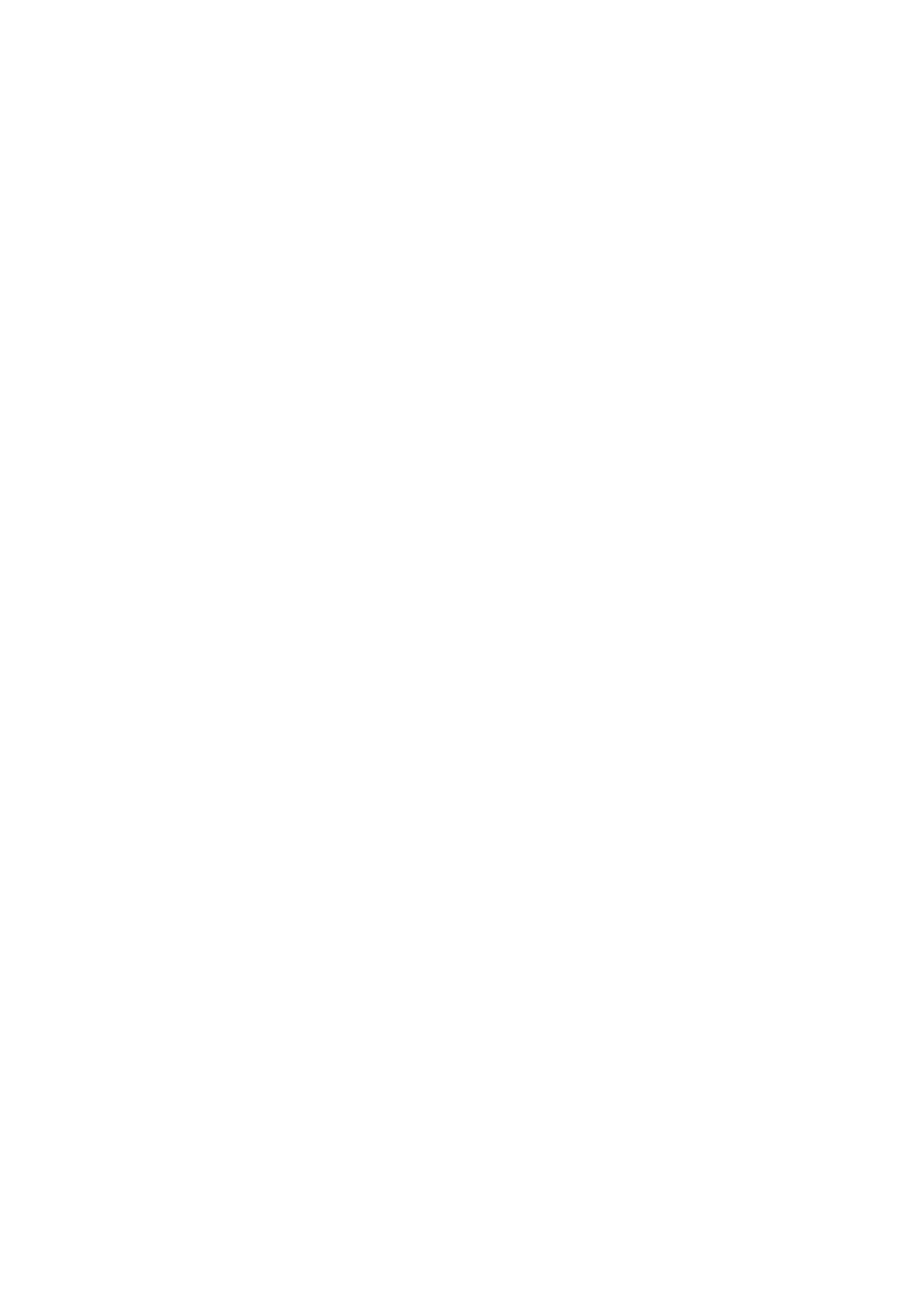# Achievements in 2015

# Completing the single rulebook and enhancing consistency in prudential regulation

In 2015, the European Banking Authority (EBA) worked to complete the bulk of the G20 package, thus strengthening the single rulebook applicable to the European Union (EU) banking sector. This work included binding technical standards, reports, guidelines and opinions under the capital requirements directive (CRD)/capital requirements regulation (CRR) in relation to a range of topics.

In the area of remuneration, in 2015, the EBA worked to ensure a strengthened remuneration framework for EU institutions and a level playing field through the development of guidelines on sound remuneration policies, which will enter into force on 1 January 2017. The application of the proportionality principle under specific circumstances was a key element of the EBA's work in this area, which prompted the Authority to issue an opinion to the European Commission, the European Parliament and the Council, which will inform the ongoing review of the remuneration provisions.

In the area of liquidity, in 2015, the EBA published its proposal of calibration of the net stable funding ratio (NSFR) as well as an assessment of its impact on the risk profile of EU institutions by business model, on financial markets, bank lending and the whole economy. In the NSFR report, the EBA recommended the introduction of the NSFR in the EU on a solo and consolidated basis and envisaged certain waivers for some European specificities, as requested by the Commission. The NSFR report will support the Commission in its assessment of the appropriateness of implementing the NSFR in the EU and will submit its legislative proposal on the NSFR to the European Council and the Parliament by the end of 2016 to ensure institutions have a stable source of funding.

In 2015, the EBA made a significant contribution to the development of the European securitisation regulatory framework and played an

#### Figure 1: EBA in the context of the Banking Union



important role in the Commission's proposal to revive the securitisation markets in the context of the Capital Markets Union project, which is substantially based on the advice and recommendations the EBA issued in July and in December 2015, which covered 'true sale' securitisations and synthetic securitisations. In its recommendations, the EBA highlighted the importance of restructuring the securitisation market to increase investors' confidence in securitised products, remove the perceived stigma attached to the securitisation market following defaults of low quality and risky products in the financial crisis and to provide an alternative funding channel to the real economy. In addition, the EBA, jointly with the European Securities and Markets Authority (ESMA) and the European Insurance and Occupational Pensions Authority (EIOPA), also consulted stakeholders on the mapping of credit ratings assigned to securitisation products into the credit quality steps that allocate capital requirements under the CRR. The EBA also conducted substantial analysis on the transparency of securitisation markets in the EU.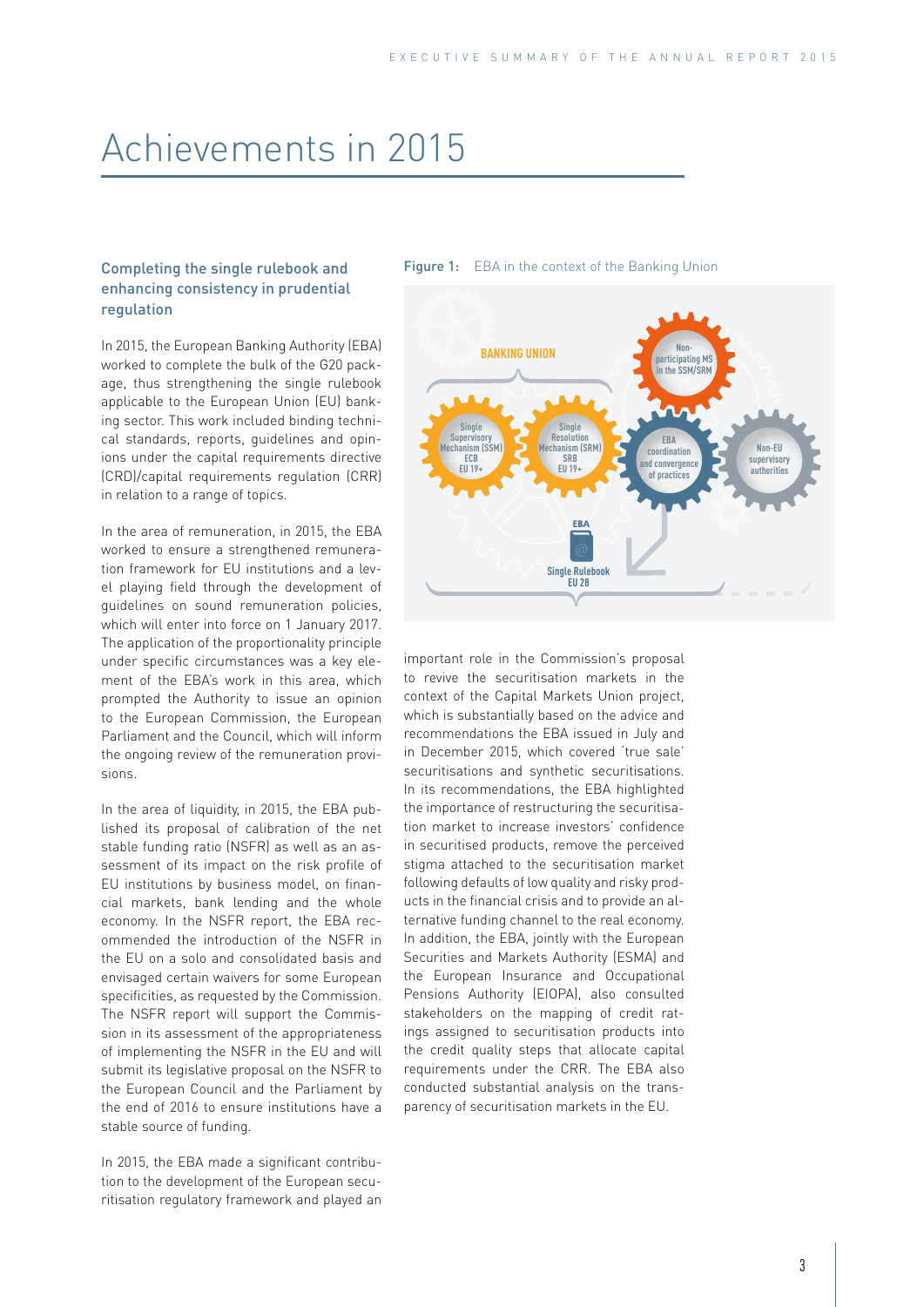## Concluding the regulatory framework for effective recovery, resolution and deposit guarantee schemes

In the area of crisis management, the EBA embarked on a demanding work programme to assist all EU Member States to enhance their recovery, resolution and depositor protection regimes. The work programme focused on: (i) concluding and enhancing the regulatory framework through level 2 standards and guidelines; (ii) promoting supervisory convergence, including through supervisory and resolution colleges; and (iii) contributing to an ambitious resolution agenda at a global level. The establishment of the banking union added additional responsibility to the EBA in its role as coordinator for the whole of the EU.

Under its mandates stemming from the bank recovery and resolution directive (BRRD) and the deposit guarantee scheme directive (DGSD), since 2014, the EBA has finalised 33 technical standards, guidelines and opinions in the context of resolution and depositor protection. These level 2 products conclude the harmonised regulatory framework and provide support to supervisory and resolution authorities and deposit guarantee schemes (DGS) across the EU in the practical application of the rules.

An area of particular importance in the EBA's work programme in 2015 was the draft final regulatory technical standards (RTS) on the setting of minimum requirements for own funds and eligible liabilities (MREL). Under the BRRD, MREL serves to ensure that an institution has available at the point of failure sufficient liabilities eligible to be written down or converted to absorb the losses. MREL is set by resolution authorities on a case-by-case basis for each institution as a robust minimum. The RTS further specify the criteria applicable to this requirement and thus aim at a significantly higher degree of harmonisation, while respecting the diversity of institutions and business models across the EU.

In relation to cross-border cooperation and coordination, the EBA created a framework for cooperation of resolution authorities and other authorities in colleges. This framework provides for active information exchange and encourages effective dialogue among authorities responsible for banks and their subsidiaries/significant branches and provides assistance in reaching joint decisions.

The EBA sets out in a final draft RTS how these colleges should function, covering amongst other matters, the establishment and governance of resolution colleges, the development of resolution plans within them and the execution of resolution schemes.

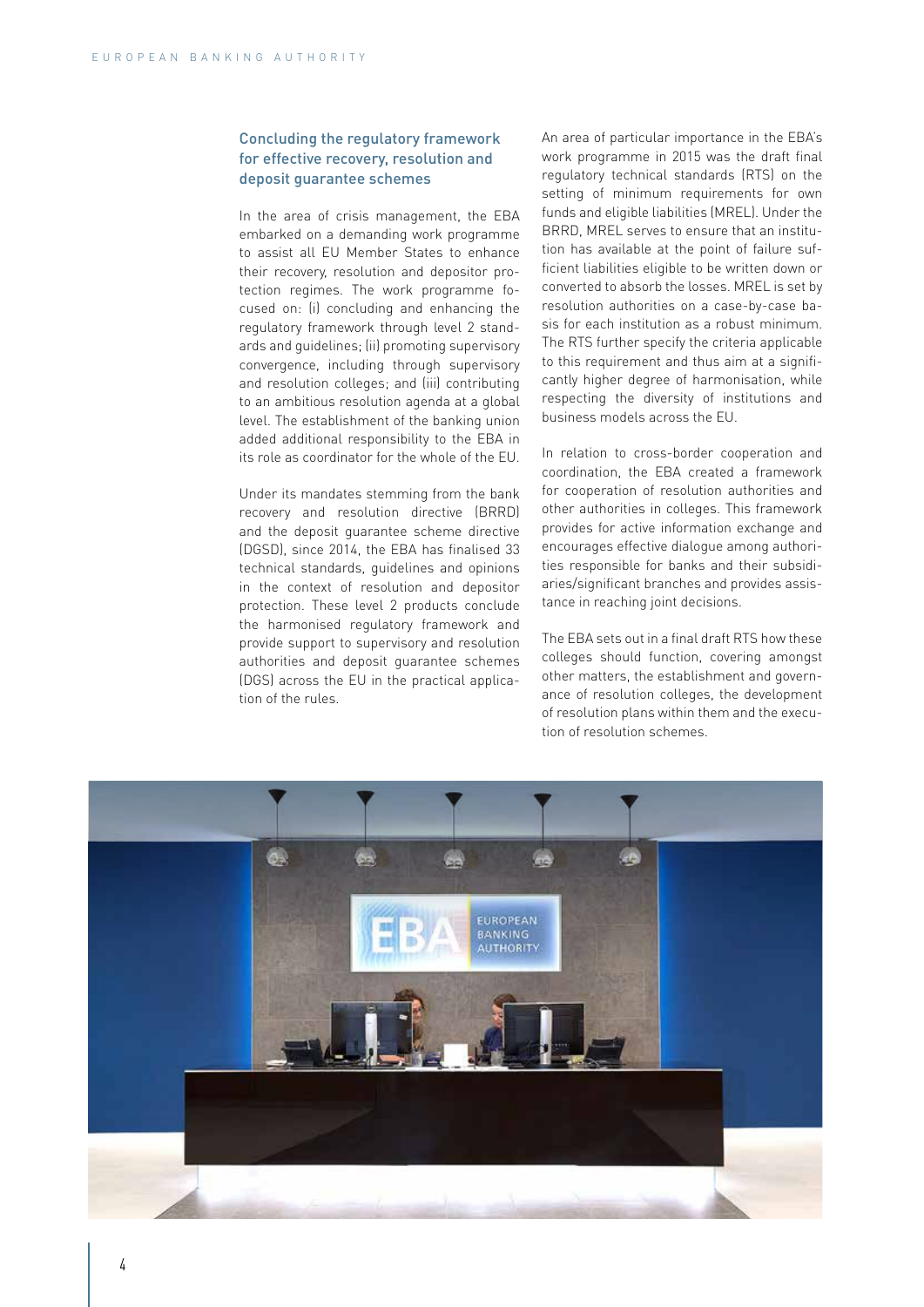

#### Figure 2: Key topics for supervisory attention in 2015

# Strengthening supervisory convergence and ensuring the consistent implementation of supervisory and regulatory policies across the EU

In 2015, two important themes of supervisory convergence work were: 'pillar 2', in view of the anticipated implementation date of the EBA guidelines on common methodologies for the supervisory review and evaluation process (SREP) on 1 January 2016 and 'recovery planning', given the entry into force of the BRRD at the start of the year and the requirements on supervisory colleges.

The EBA's work on supervisory convergence was developed through the assessment of supervisory practices, the production of supervisory policy and the EBA training programme.

- Assessment of supervisory practices: the EBA focused its efforts on the production of its first annual report on supervisory convergence (published in April 2015) as well as on assessing the functioning of supervisory colleges and convergence in recovery planning.
- Production of supervisory policy: in 2015, the EBA policy work on supervisory convergence focused on pillar 2 issues and so, with the aim of addressing ambiguity and bringing about a higher degree of convergence, the EBA published an opinion on the interaction of pillar 1, pillar 2 and combined buffer requirements and on the maximum distributable amount (MDA). Additionally in the context of pillar 2, the EBA is currently developing policy on information and communication technology (ICT) risk, the outcome of which

will complement the EBA SREP guidelines. Finally, the EBA is also elaborating policy on simplified obligations for recovery planning under the BRRD.

■ The EBA training programme: in 2015, the EBA provided a record number of 24 training programmes to staff of competent authorities (CAs), an increase of 41 % from training offered in 2014, reaching more than 1 000 participants. The EBA training in 2015 consisted of 16 sectoral training programmes, of which two were cross-sectoral and coorganised with EIOPA and five were soft skill training. In total, 1 018 participants attended EBA training programmes in 2015, with some candidates placed on the waiting lists for training sessions that were oversubscribed.

### Identifying, analysing and addressing key risks in the EU banking sector

As part of the EBA's assessment of the risks and vulnerabilities of the EU's banking system, the EBA continued to produce its risk assessment report (RAR) twice a year. The report provides a forward-looking view of risks based on supervisory and market data as well as on market intelligence.

The EBA risk dashboards are another component of the regular risk assessment conducted quarterly by the EBA and complement the risk assessment report. They summarise the main risks and vulnerabilities in the banking sector on the basis of the evolution of a set of key risk indicators (KRI). With an extended list of reporting entities as well as an increased number of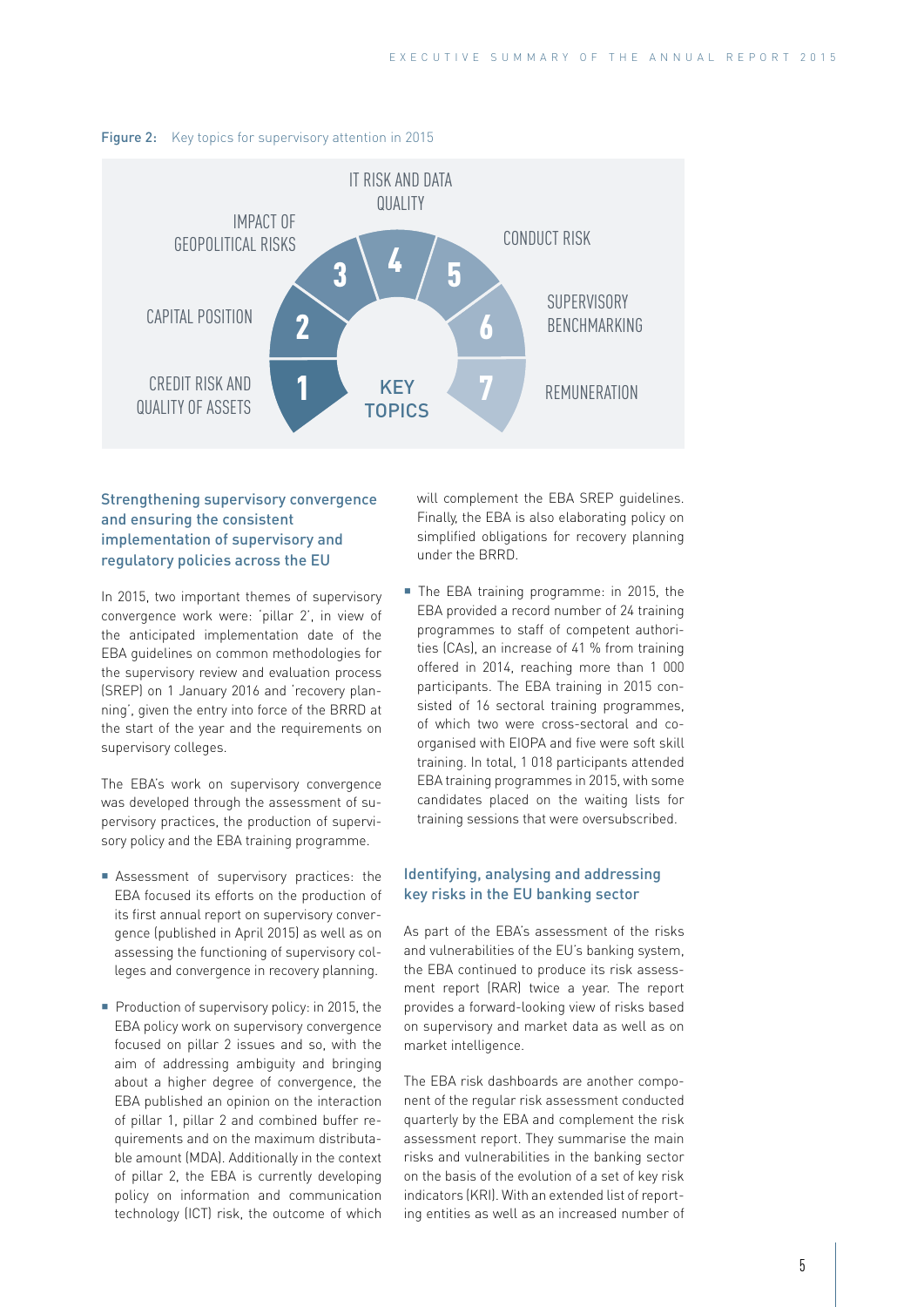KRIs, during 2015, the EBA carried out substantial work to improve the risk dashboard.

The EBA also monitors trends in asset quality across EU countries. The Authority has contributed to discussions about non-performing loans (NPL) in the EU's Economic and Financial Committee and Financial Services Committee with analyses of the link between capital ratios, NPL ratios and banks' willingness to lend and the changes in banks' business models and their profitability. In 2015, it provided internally and to the Board of Supervisors (BoS) the EU banks' performance reports, with granular bank-by-bank data, based on quarterly results of large EU banks.

In September 2015, the EBA began issuing a report on banks' asset encumbrance, which will be published annually on the EBA's website. Besides regular reporting, the EBA also contributed to ad hoc studies. At the beginning of 2015, the Authority published a paper on the potential implications of regulatory measures on banks' business models. The paper focused on the possible changes that banks may have to introduce, while adapting their way of doing business to the new regulatory requirements.

In 2015, the EBA carried out significant preparatory work for the 2016 EU-wide stress test. Key elements of this stress test were already published in July 2015, and in November 2015 the EBA published a reviewed draft stress test methodology note together with the draft stress test templates. The relevant stakeholders were encouraged to comment both on the methodology and the templates.

The EBA conducted an EU-wide transparency exercise during the second part of 2015. The data, covering 105 banks from 21 countries across the EU and Norway, was released on 24 November 2015. On its website the EBA published an extensive collection of bank-by-bank data, including a wide range of interactive tools to facilitate the analysis and visualisation of the results. The publication was complemented with a report summarising the aggregate results of the exercise and providing an overview of the recent developments across EU banks.

The data processing and collection and procedures for the 2015 exercise was a major step forward as the EBA mostly relied on the information reported to it on a regular basis through the supervisory reporting frameworks (financial reporting (Finrep), common reporting (COREP)). For the first time, templates

were filled in centrally by the EBA and sent for verification by banks and supervisors. In this process, the EBA processed and disclosed up to 13 600 data points for each bank involved; this amounted to over 1.3 million data points published in aggregate form.

In 2015, the EBA resumed its assessment of pillar 3 reports (where information is required under part eight of the CRR) that had been interrupted in 2014 to focus on the drafting of guidelines on the use of the concepts of materiality, confidentiality and the proprietary nature of information as well as on the frequency of disclosures.

In July 2015, the EBA published its report on macroprudential policy measures across the EU. The objective of this report was to take stock of the range of practices applied by EU Member States in relation to the provisions for macroprudential policies set out in the CRR and CRD IV, focusing on the interaction of macroprudential and microprudential objectives and tools.

Data quality assurance was another key area of work for the EBA in 2015, following the broadening of data collections in 2014 with the introduction of new reporting standards, which provided fully harmonised information on banks' own funds (COREP) and balance sheet data (Finrep). Significant resources were invested throughout 2015, leading to a number of improvements, such as the implementation of over 1 500 validation rules in the EBA's European supervisory platform (ESP). Furthermore, the memorandum of understanding for sharing of microprudential data of individual banks was updated in 2015, resulting in an extension to cover all CAs reporting implementing technical standards (ITS) data to the EBA.

In July 2014, the International Accounting Standards Board issued IFRS 9 financial instruments, which supersedes the reporting standard for financial instruments in force in the EU since 2005 (IAS 39). IFRS 9 fundamentally changes the way in which financial instruments are accounted for and, therefore, a thorough update of the financial reporting framework for international financial reporting standards (IFRS) reporters included in the ITS on supervisory reporting (Finrep) is needed. Due to the importance of consulting the institutions earlier in the process of applying changes to Finrep reporting, the EBA launched a public consultation on the proposed changes in December 2015.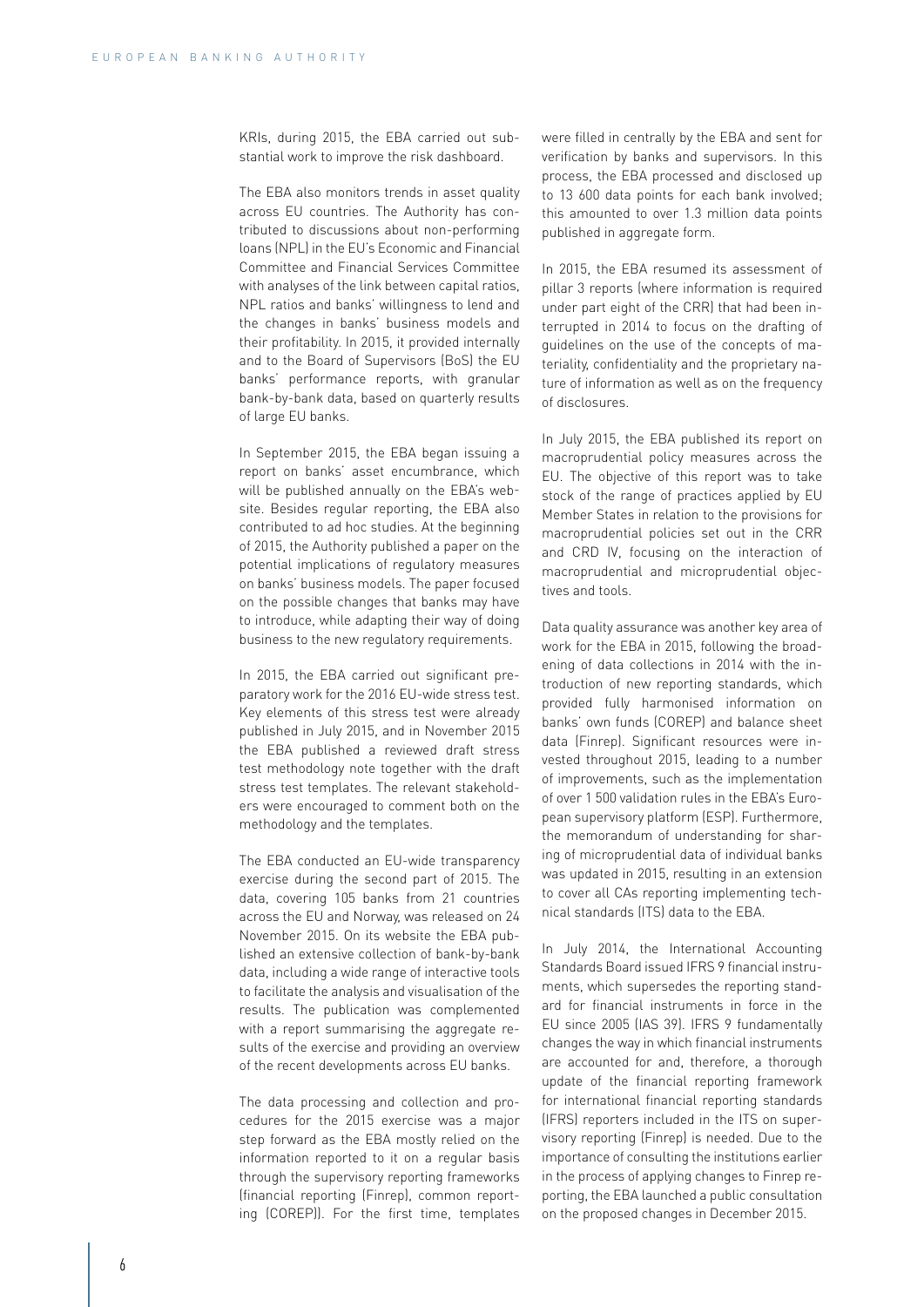# Protecting consumers monitoring financial innovation and ensuring secure and efficient payment services across the EU

In 2015, the EBA continued enhancing the protection of consumers and promoting transparency, simplicity and fairness for consumer financial products and services across the single market. The EBA further analysed the retail conduct failure of financial institutions, which can cause not only significant consumer detriment, but can also severely undermine market confidence, financial stability and the integrity of the financial system.

The EBA developed several sets of regulatory requirements for the products that are within the EBA's scope of action, i.e. mortgages, personal loans, deposits, payment accounts, payment services and electronic money. For issues that cut across the banking sector but are relevant for the insurance and investment sectors, the EBA cooperated closely with the two other European supervisory authorities (ESA), EIOPA and ESMA. Some activities undertaken in 2015 are as follows.

In July 2015, the EBA published the quidelines on product oversight and governance arrangements for manufacturers and distributors of retail banking products. These guidelines establish a framework for robust and responsible product design and distribution by manufacturers and distributors.

- In December 2015, the EBA published a consultation paper on draft guidelines on remuneration policies and practices. With these draft guidelines, the EBA aims to address poor remuneration policies and practices, which it has identified as a key driver of missselling of retail banking products and services. The draft guidelines provide a framework for financial institutions to implement remuneration policies and practices that will link incentives with the fair treatment of consumers and reduce the risk of mis-selling and resultant conduct costs for firms.
- Together with the quidelines on creditworthiness assessment, in June 2015 the EBA published the guidelines on arrears and foreclosure, in support of Article 28 of the mortgage credit directive (MCD). These guidelines establish requirements in terms of policies and procedures for the early detection and handling of payment difficulties including staff training, engagement with consumers, provision of information and assistance to consumers, resolution process and documentation of dealings with consumers and retention of records.

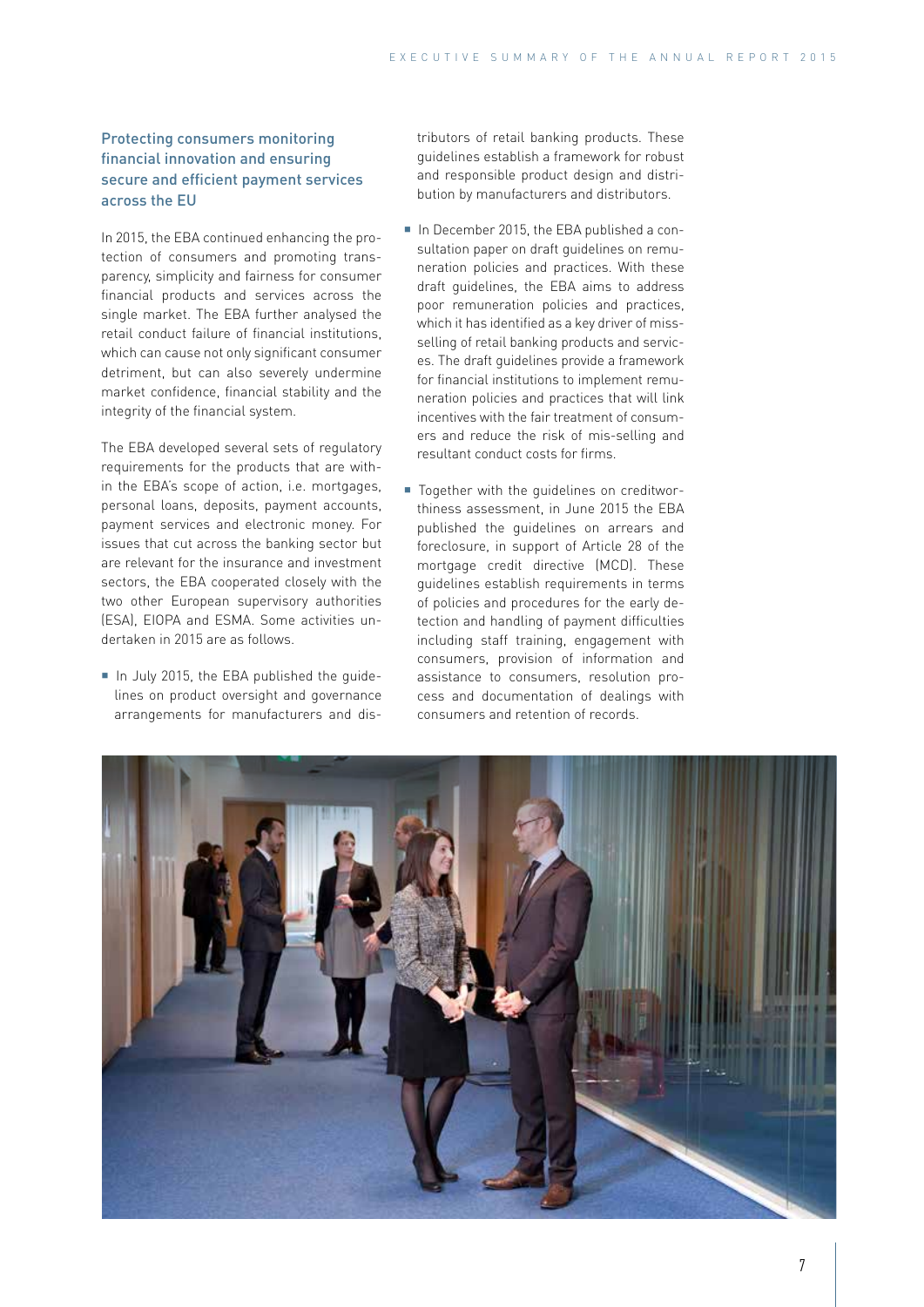The EBA also continued to fulfil its mandate to monitor new and existing financial activities and contributed to ensuring secure, easy and efficient retail payments across the EU. In February 2015, the EBA published an opinion on lending-based crowdfunding addressed to the Commission, the Parliament and the Council. The EBA focused its work on the assessment of risks arising for market participants as well as the drivers of these risks and the extent to which these could be addressed in existing EU directives and regulations. The opinion identified the payment services directive (PSD) as the EU legislative text that would be most relevant to lending-based crowdfunding.

In 2015, the Authority intensified its efforts with regard to regulatory and supervisory convergence in the area of payments. The EBA aims to ensure secure, easy and efficient payments across the EU. As a first step, the EBA issued final guidelines on the security of internet payments, which have been applicable since 1 August 2015. The EBA has also started working on the implementation of the revised payment services directive (PSD2), which entered into force in January 2016 and has conferred on the EBA the development of six technical standards and five sets of guidelines.

In June 2015, the Authority published its annual consumer trends report, which highlighted eight relevant trends that may be the basis for potential future work by the EBA: household indebtedness; transparency and comparability of banking fees; innovation in payments; structured deposits; commercial selling practices and remuneration; and alternative financial services providers.

#### International engagement

The EBA actively participates in meetings of the Basel Committee on Banking Supervision (BCBS), a number of its expert subcommittees and a range of specialist working groups and task forces. It contributes, where needed, to the specification of the BCBS definition of the leverage ratio and in 2015 it contributed to the review of the whole market risk framework — known as the fundamental review of the trading book — as well as to the revisions to the credit valuation adjustment (CVA) framework. Furthermore, the EBA was involved in the work of the Basel Committee regarding a number of regulatory initiatives.

As in previous years, the EBA has been actively participating in key Financial Stability Board (FSB) activities under the Resolution Steering Group and has also contributed to FSB consultations on the funding of banks in resolution. More recently, the EBA has also been involved in the Cross-Border Crisis Management Group (CBCM) workstream on continuity of access to financial market infrastructures and the new Financial Market Infrastructures Cross-Border Crisis Management Group.

The EBA worked on a guidance note to assist CAs in compiling International Monetary Fund (IMF) financial soundness indicators for deposit takers using statistical input derived from the EBA ITS on supervisory reporting.

In 2015, the Authority was mandated to review and submit a report to the Commission on the application of the CRD and the CRR on the cooperation of the European Union and Member States with non-EU countries, identifying any areas that require further development with regard to cooperation and information sharing on a cross-border basis. The EBA concluded that there are no significant concerns, although legislative amendments in the field of equivalence assessments were identified as areas which could facilitate better cooperation.

In order to facilitate consistent participation of non-EU country supervisory authorities in supervisory colleges, the EBA, on its own initiative, issued a recommendation on the equivalence of the confidentiality regimes of 29 non-EU supervisory authorities from 13 countries. The recommendation is a step towards consistent EU supervisory practices, as all national competent authorities agreed to comply with the findings, which will harmonise non-EU country participation in EU supervisory colleges.

Additionally, in 2015, the EBA responded to the Commission's request for technical advice on the equivalence of the legal and supervisory regimes in specific non-EU countries. In 2015, the results of the EBA assessment of six non-EU countries were submitted to the Commission in the form of a report and an EBA opinion on equivalence. Furthermore, a memorandum of cooperation was signed between the EBA and the supervisory authorities of South East European countries to establish a framework for cooperation and information exchange.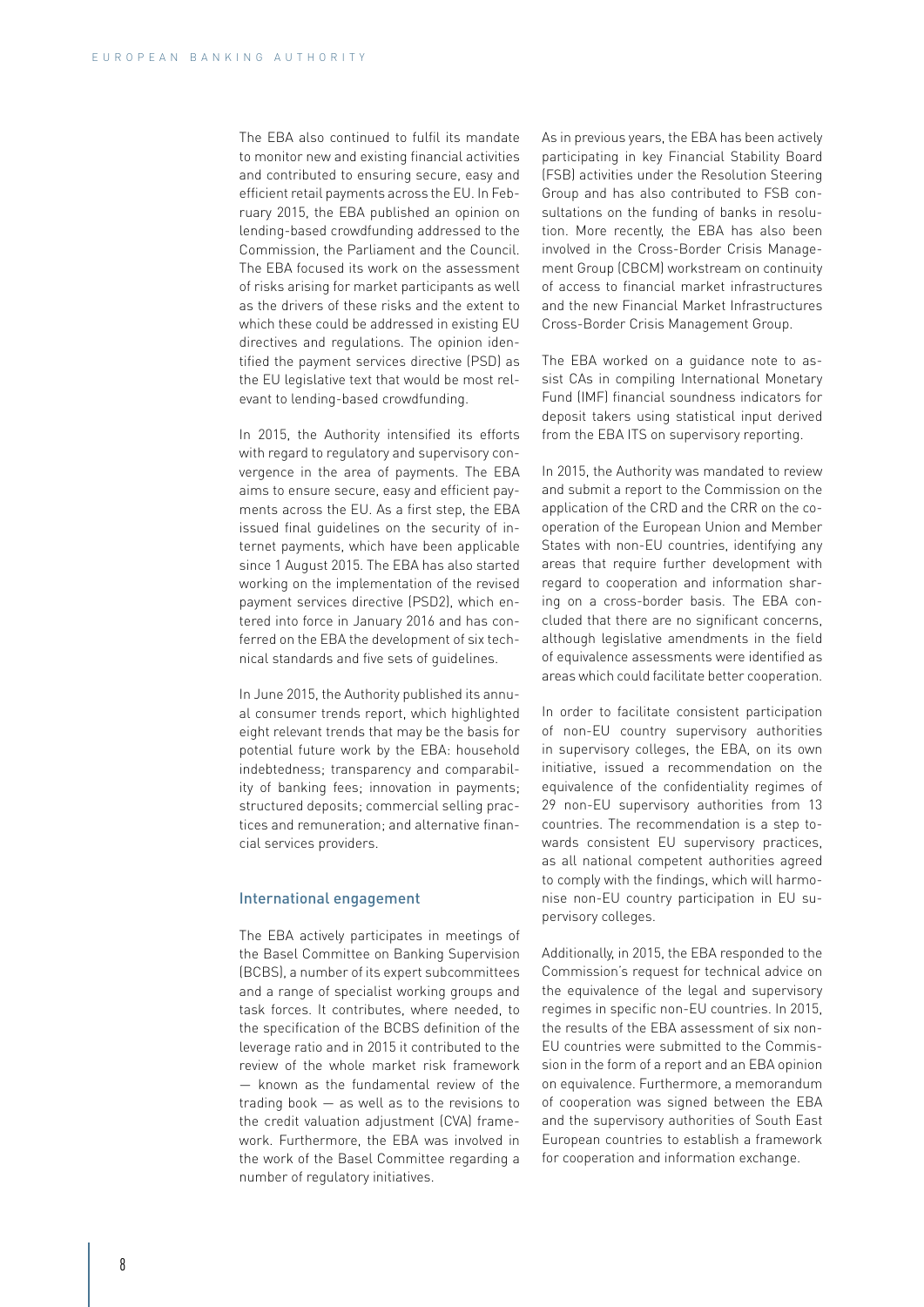Finally, the EBA proposed a framework cooperation arrangement with key resolution authorities in jurisdictions with major financial centres, which will facilitate future cooperation arrangements between non-EU counterparties and EU supervisory or resolution authorities.

## Working on cross-sectoral issues

In 2015, the EBA actively worked within the ESAs' Joint Committee in the main areas that require cooperation between banking and other sectors. A close collaboration was also developed with the European Systemic Risk Board (ESRB) on several topics, including the plan of the 2016 EU-wide stress testing exercise.

The Joint Committee achieved significant progress in 2015, especially in cross-sectoral risk assessment and in enhancing the single rulebook with products on credit rating mappings, securitisation and anti-money laundering.

Two cross-sectoral reports on risks and vulnerabilities provided an effective overview of the main cross-sectoral risks identified in the EU financial system. The weak economic growth in the EU, the low interest rates environment, a high volatility of financial markets, as well as a decreasing structural market liquidity and low profitability of financial institutions were the main factors identified in those reports.

Following the ESAs' regulatory mandates under both the new fourth anti-money laundering directive and the anti-money laundering regulation, consultations were opened on guidelines on risk-based anti-money laundering and counter-terrorist financing supervision and on guidelines on simplified and enhanced customer due diligence.

Furthermore, the EBA staff has been part of several ESRB work streams, such as those on stress testing, macroprudential measures and policy, structural market liquidity and on countercyclical capital buffers. The most notable topics on which the EBA and the ESRB closely cooperated in 2015 included participation in the expert group on real estate, the joint task force on low interest rates, contribution to the final report on sectoral risks and planning of the 2016 EU-wide stress testing exercise.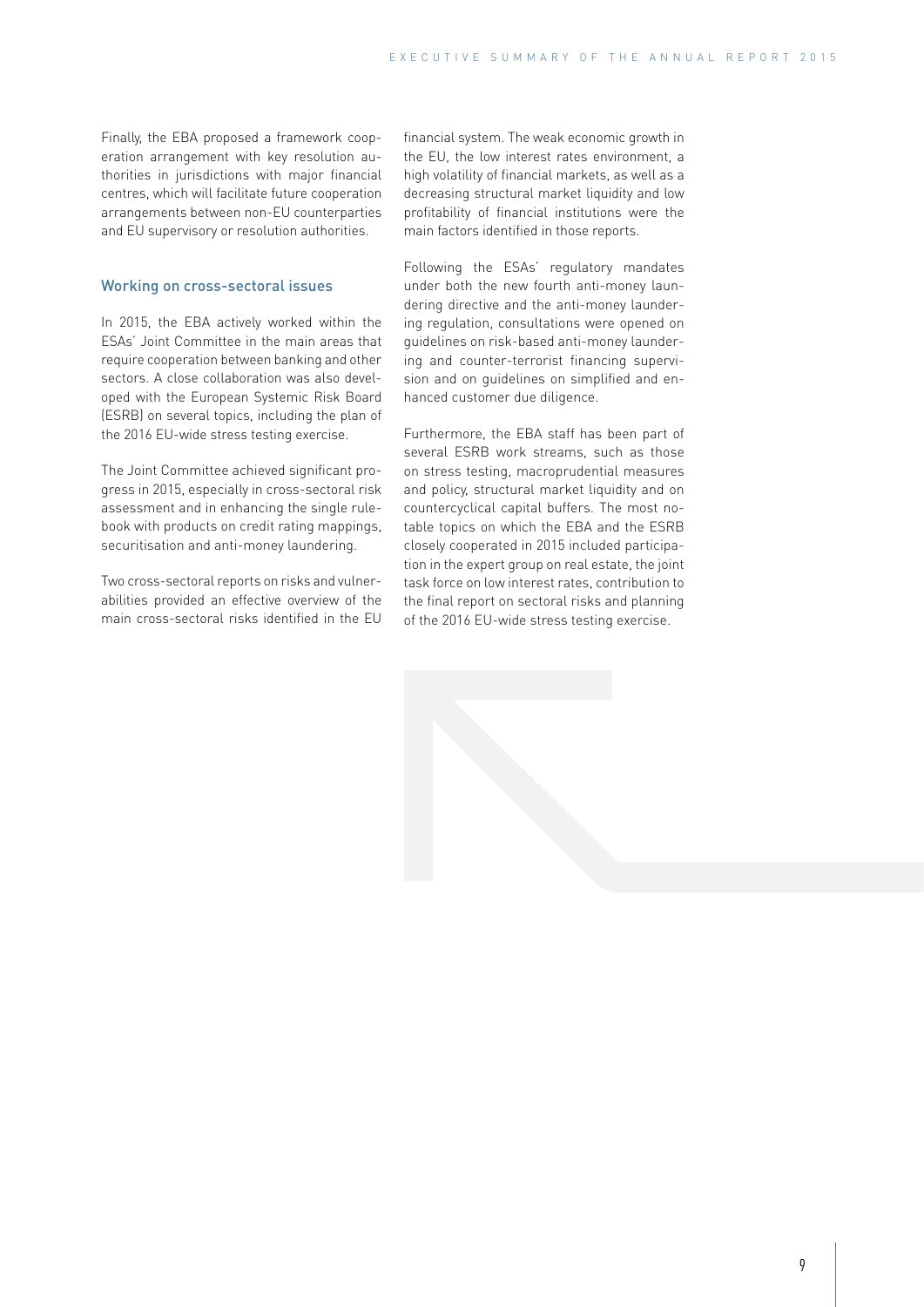# Key areas of focus for 2016

In 2016, the EBA will have a significant number of mandates to ensure the finalisation of the regulatory reform package and consistency in supervisory practices across the EU banking sector. The work related to the leverage ratio, inclusion of the proportionality principle into EBA products and revision of the pillar 3 framework in the EU system are among the key areas of focus for next year. The EBA will propose an important set of regulatory products and reports with regard to these objectives.

#### Promoting a common approach to the calibration of the leverage ratio

One core question for the EBA in 2016 is that of pillar 1 migration of the leverage ratio and the minimum level(s) that should be taken into account, in particular, with regard to business models and risk profiles. A considerable number of other aspects, such as the interaction with the risk-weighted asset (RWA) based ratios and liquidity requirements and the impact on various segments of financial markets also need to be analysed. In addition to the mandate on business models, the EBA is also mandated to assess several impact-related aspects. In particular, the interaction of the leverage ratio with the risk-based own funds requirements and the liquidity requirements needs to be assessed.



#### Enhancing the framework for credit risk

In 2016, the EBA will report on its regulatory review of the internal ratings-based (IRB) approach, in particular to summarise the responses received to the discussion paper on the future of the IRB approach and the EBA's consideration of how to best incorporate the views expressed by respondents in its future work. The EBA will also clarify its proposals in relation to the focus of regulatory developments on aspects of the IRB approach that require more harmonised application within the requirements of the CRR and its proposed time frame for the development of regulatory products, such as technical standards and guidelines in the area of the IRB approach. The EBA's focus will be on phase 2 of the IRB work, which is related to the definition of default, and on phase 3, which relates to the estimation of risk parameters and the treatment of defaulted assets.

#### Reviewing the impact of proportionality

Recognising the importance of dialogue with stakeholders to gain specific insights and evidence, the EBA organised a proportionality workshop on 3 July 2015. This workshop had the participation of over 130 delegates, debating and exploring themes on proportionality including: proportionality versus simplicity in the banking rulebook; current work streams on proportionality and simplification; and approaches to delivering proportionality in practice. In 2016, the EBA plans to examine further facets of proportionality and simplicity and to host a round table with CAs and industry to inform work on embedding proportionality into its regulatory products.

#### Resolving the EU's legacy assets

The EBA will continue to monitor developments in NPLs by providing regular updates in its risk dashboards and risk assessment report and possibly producing ad hoc studies. In addition, the EBA plans to make a stock-take of the country-specific NPL resolution practices, identifying overall factors which impede NPL resolution.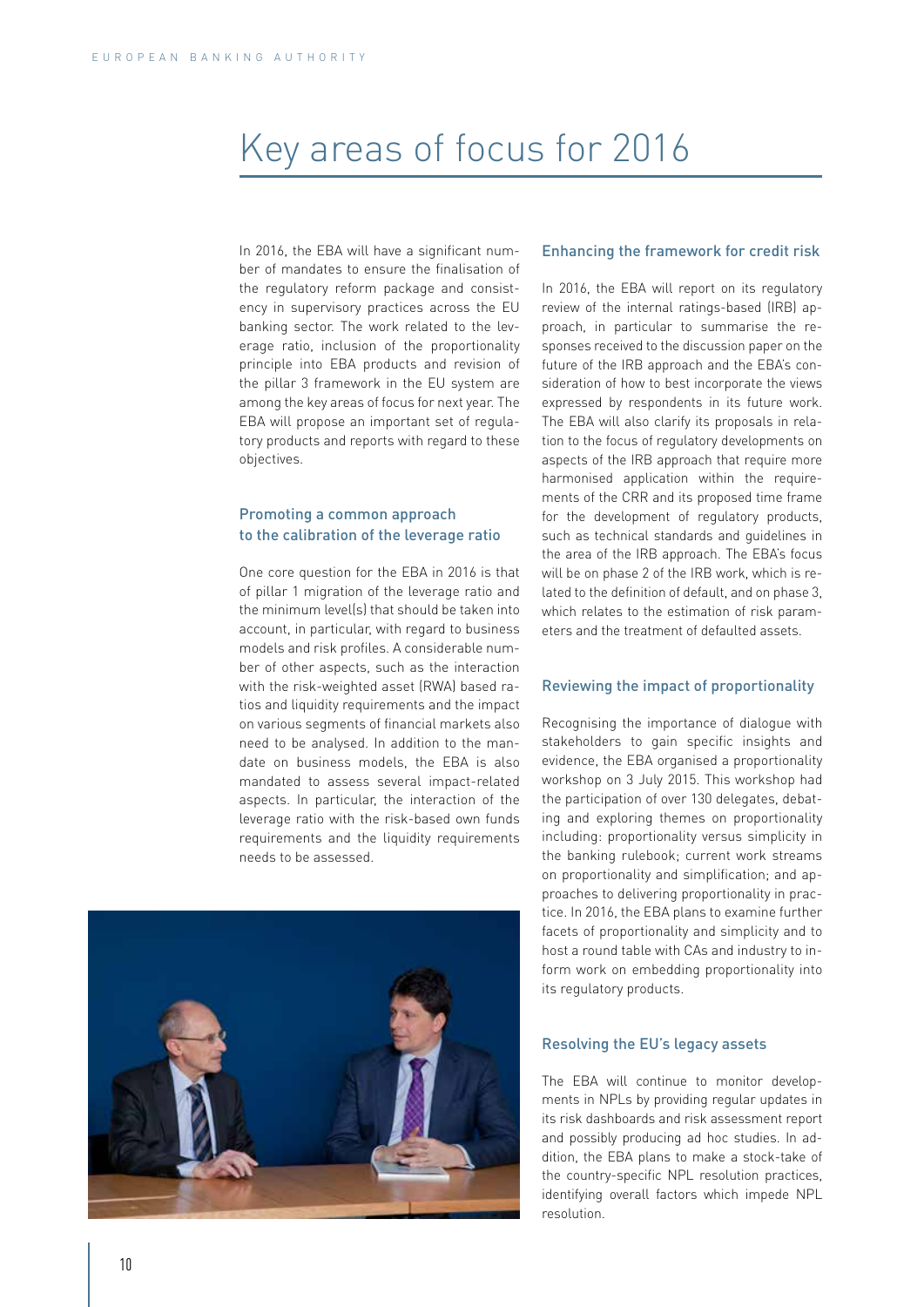# Facilitating the implementation and understanding of IFRS 9 in relation to banks in the EU

In order to implement the interchange fee regulation in the EU, an impact assessment of the standard will be launched on a sample of approximately 50 institutions across the EU. This will bring a better understanding of the estimated impact of IFRS 9 on regulatory own funds, how institutions are preparing for the application of IFRS 9 and support the EBA in assessing the interaction between IFRS 9 and other prudential requirements.

# Promoting compliance, comparability and consistency for supervisory practices in the EU

The EBA will continue to promote the effective functioning of the single market through the development of policy products, provision of training and close support to supervisory colleges of the largest cross-border banking groups. In particular, in 2016, the focus will be on:

- **n** monitoring supervisory convergence and in particular the implementation of the SREP guidelines;
- issuing policy products that complement the SREP guidelines, such as guidelines covering stress testing, the internal capital adequacy assessment process (ICAAP) and internal liquidity adequacy assessment process (ILAAP), the treatment of CVA risk under the SREP and ICT risk assessment;
- organising EBA training programmes (30 planned training events for 2016);
- engaging with supervisory colleges, focusing on the need for supervisors to consider how key risks identified by the EBA affect each large cross-border credit institution.

# Conducting the 2016 EU-wide stress test and transparency exercises

In 2016, the EBA will again carry out the EUwide stress test, designed to provide supervisors, banks and other market participants with a common analytical framework to consistently compare and assess the resilience of EU banks to economic shocks. In 2016, no pass/fail threshold has been included as



the objective is to use the stress test as a supervisory tool, the results of which will be discussed with individual banks in the SREP process, where mitigating actions may also be considered. The results of the stress test will be published in early Q3 2016, accompanied by the usual disclosure of bank-by-bank data.

#### Enhancing the consistency of RWAs

The EBA will continue to work on addressing possible inconsistencies in the calculation of RWAs across the EU single market with the aim of restoring confidence in EU banks' capital and internal models. The benchmarking exercises will take place annually, since they allow for the identification of a potential underestimation of capital requirements, thanks to their assessment of differences in RWAs across EU institutions.

#### Revised version of pillar 3

In 2016, the EBA will be working on guidelines to implement the revised pillar 3 framework in the EU.

### Ensuring a consistent implementation of the new crisis management framework

With the bank recovery and resolution directive and the deposit guarantee schemes directive mostly implemented, the EBA will intensify its efforts to support and monitor the harmonised implementation of the crisis framework and contribute to the consistent development and coordination of effective resolution planning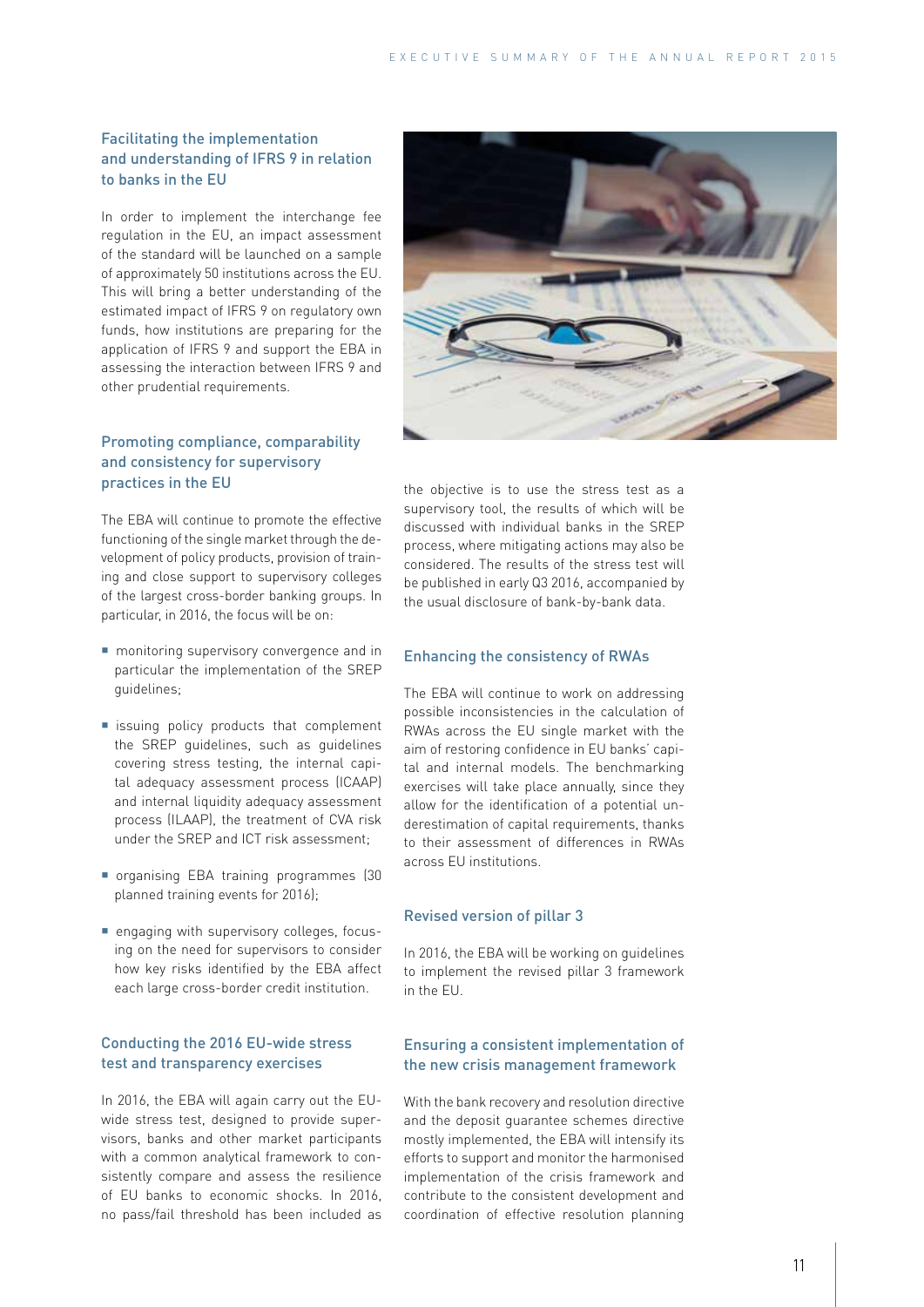across the EU. In order to achieve this objective, the EBA will, among other activities, produce a report on the MREL; focus on cooperation across resolution authorities; review and assess resolution cases; and provide training to resolution authorities.

# Protecting consumers and monitoring financial innovation

In 2016, the EBA will produce several sets of regulatory requirements to address consumer detriment arising from the banking products that fall within its scope of action with specific focus on innovation but will also focus on promoting supervisory convergence. For example, the EBA will: consult on the draft RTS on the standardised terminology for the most common services with at least a majority of Member States; will consult on two ITSs for disclosure documents to facilitate the comparison of the costs of payment accounts; and will finalise its guidelines on the remuneration of sales staff. In the area of financial innovation, the EBA will focus on innovative uses of consumer data by financial institutions with the aim of identifying the risks and benefits of these innovative uses of data, for both consumers and financial institutions.

# Developing mandates under the revised payment services directive and the interchange fee regulation

A key activity for the EBA in 2016 will be the development of the RTSs and guidelines under the PSD2 and the interchange fee regulation (IFR). The PSD2 entered into force in January 2016 and will apply from January 2018 onwards. It confers 11 mandates on the EBA, some of which the EBA will have to deliver within 12 months of entry into force, while others are due within 18 or within 24 months.

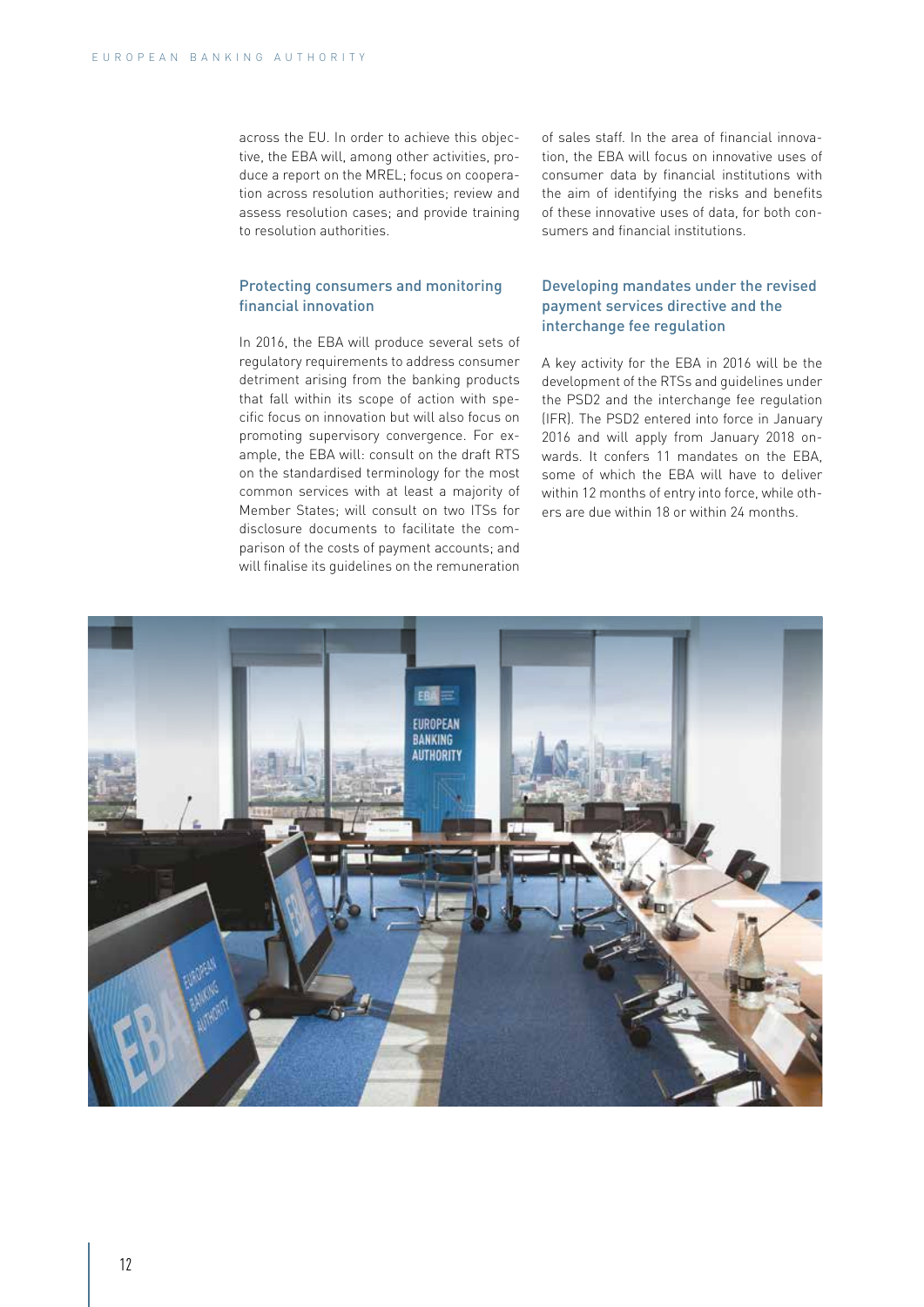# Ensuring effective and transparent processes to support the EBA's work

# Involving stakeholders in the EBA's regulatory work

A key part of the EBA's engagement with stakeholders is through its Banking Stakeholder Group (BSG). The BSG's view is sought on actions concerning RTS and ITS, guidelines and recommendations, to the extent that these do not concern individual financial institutions. In 2015, the BSG provided opinions on 24 consultation papers, including two submissions to the Joint Committee's consultation papers and four responses to EBA discussion papers e.g. in relation to consumer protection, securitisation, small and medium-sized enterprises (SME) supporting factors and IRB approach.

The second term of the BSG commenced on 15 October 2013 and is due to finish on 14 April 2016. Of the 30 members of the BSG, 10 are delegates from credit and investment institutions, three of which represent savings or cooperative banks, 10 are representatives of consumers and users, six are academics, two represent SMEs and two are employees' representatives.

# Mediation and breach of European Union law

Although there have been several cases of disagreements between CAs, during 2015 the EBA has not been approached with a request to provide its assistance in one of these formal procedures on mediation. Nonetheless, the EBA played an important role in providing assistance to settle disagreements between CAs in an informal way.

Over 2015, nine cases of possible breach of European Union law have been evaluated. By the end of 2015, the majority of them were closed as the requests were found to be inadmissible, the status on the remaining will be decided during 2016 when their proper evaluation will be concluded. None of the requests addressed to the EBA under Article 17 of the EBA regula-



tion led in 2015 to the adoption of a breach of European Union law recommendation.

#### Conducting peer reviews

In 2014, all CAs underwent a peer review in relation to their adherence to the EBA guidelines on the assessment of the suitability of members of the management body and key function holders (EBA/GL/2012/06). This peer review started in the second half of 2014 and the final report was approved by the BoS in June 2015. The peer review consisted of a self-assessment undertaken by CAs, followed up by the review-by-peers phase. The EBA further conducted eight on-site visits to CAs based on the outcomes of the desk-based peer review of the guidelines to supplement its final assessment. The final report, listing all findings from the peer review and from the on-site visits, was published in July 2015.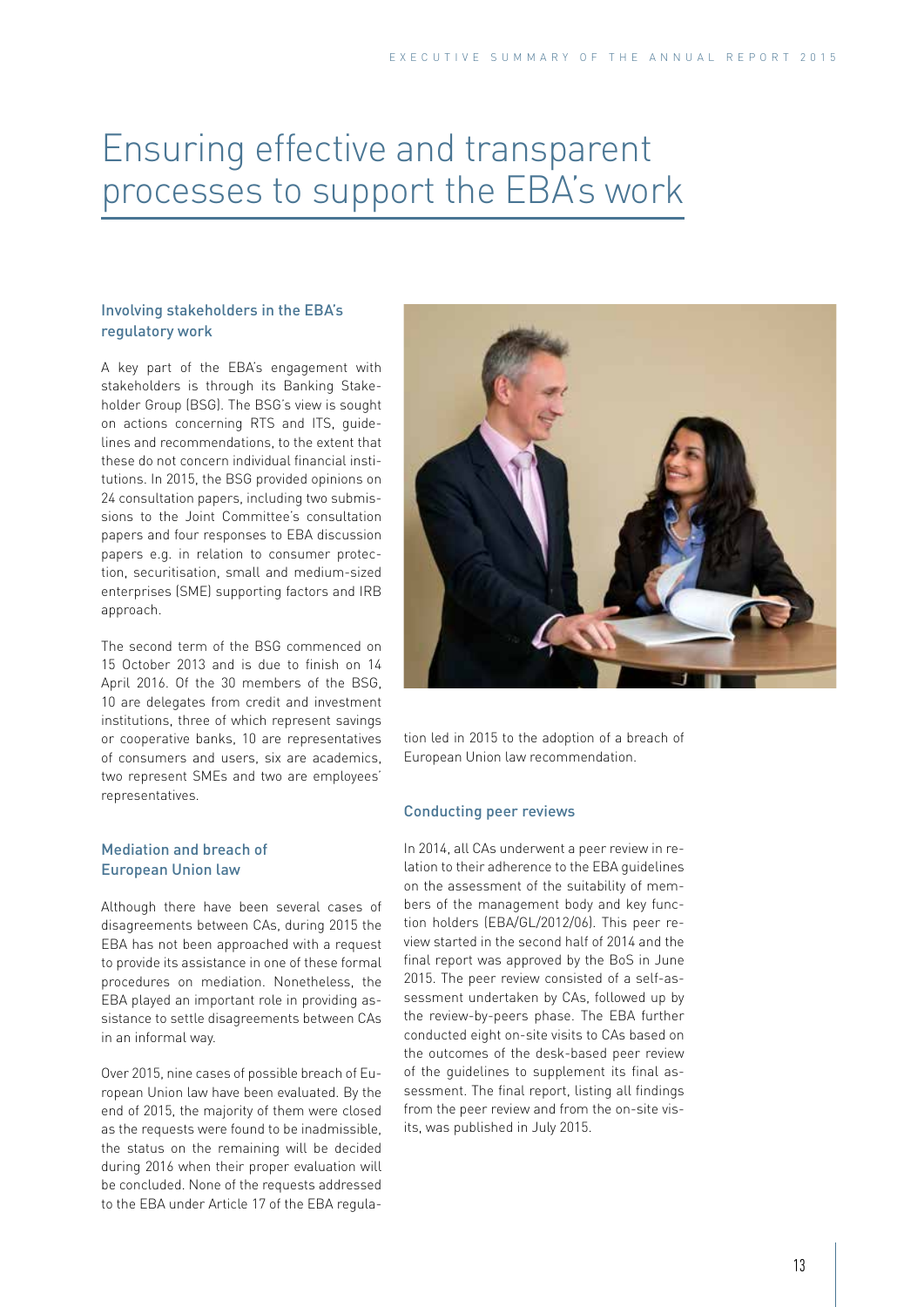#### Assessing costs and benefits

In 2015, the EBA published two reports monitoring the impact of the transposition of the Basel III requirements in the  $EU - in March$ for data as at June 2014 and in September for data as at December 2014, under a static balance sheet assumption. This exercise, run in parallel with the one conducted by the BCBS at a global level, gathered aggregate results on capital, risk weighted assets, liquidity and leverage ratio for banks in the EU. A total of 148 and 364 EU banks participated in the two exercises respectively, of which 40/53 banks form group 1 banks (the largest internationally active EU banks with a tier 1 capital exceeding EUR 3 billion).

# Maintaining the interactive single rulebook

Much work has gone into answering questions from stakeholders regarding the interpretation and implementation of the single rulebook: at 31 December 2015 around 2 550 Q&As (compared to 1 700 at the end of 2014) had been submitted via the web interface. Of these, about 930 Q&As have been rejected or deleted (up from about 600 at the end of 2014), about 830 Q&As have been answered (up from about 580 at the end of 2014), while about 790 Q&As are under review (up from about 580 at the end of 2014). Furthermore, of the 790 Q&As that are under review, 90 are on the BRRD, the remaining are on the CRR-CRD, with the large majority (about 75 %) focusing on reporting issues, followed by liquidity risk, credit risk and market risk.

These figures are indicative of the ever significant demand for clarity with respect to the legislative and regulatory frameworks that are covered within the scope of the Q&A tool and, more generally, for the single rulebook in banking.

# Providing legal support and protecting personal data

Throughout 2015, legal assurance, analysis and quality control were provided on EBA regulatory products including technical standards, guidelines, recommendations, opinions and technical advice. The EBA also worked with the Commission, EIOPA and ESMA to establish working practices designed to ensure that technical standards can be endorsed and published by the Commission as swiftly as possible following their adoption by the BoS.

Legal support was also provided on operational issues for the Authority including matters related to the new seat of the Authority, human resources issues stemming from the staff regulations and the conditions of employment of other servants, agreements with EBA suppliers and requests from EU bodies such as the European Court of Auditors and European Ombudsman. In 2015, the EBA handled 24 formal complaints received directly from individuals or legal persons of which most concerned a variety of consumer protection issues.

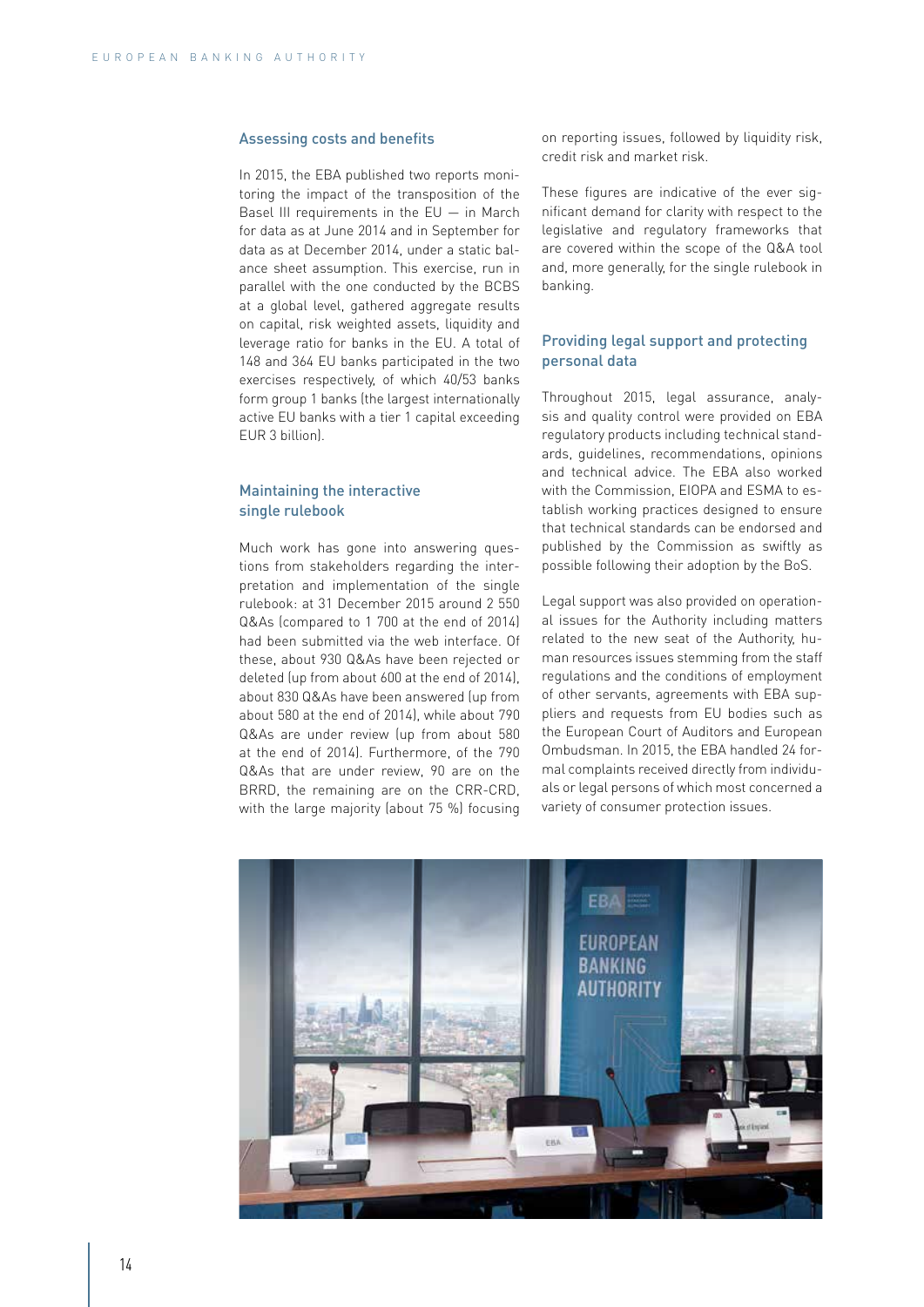Regarding data protection, in 2015, the designated officers within the EBA promoted the importance of data protection issues with the EBA staff, especially by raising the importance of data protection during induction sessions organised for new joiners.

# Delivering digital services to support the EBA's core functions and internal administration

In 2015, the IT focus has been on maintaining and supporting production systems for data collection and implementing a number of projects in line with the IT work programme. To enhance and support the implementation of the single rulebook, the EBA has implemented two releases of the ESP to extend the regulatory framework in financial and common reporting to COREP 2.1.0 and Finrep 2.1.3. Additionally, the project of notifications and sanctions was implemented to provide CAs with a secure platform to deliver notifications and sanctions to the EBA.

#### Communicating and promoting the EBA's work

Over the course of the year, the EBA started implementing tasks related to its new communications strategy which was adopted by the EBA Management Board in March 2015. There was an increase in the number of regular background briefings and interviews with members of the media throughout the EU. With 172 news items and press releases published in 2015, the EBA was in line in terms of reach-out activities with the previous years (175 in 2014 and 157 in 2013). Social media platforms such as Twitter, YouTube and LinkedIn were used to promote specific news on an ad hoc basis. By the end of the year, the Authority's Twitter account had attracted more than 2 000 followers, whereas the LinkedIn community following the EBA was averaging 6 159.

Quarterly newsletters targeted to the national press officers of central EU banks and to the media were started in 2015. In addition, during the second half of the year, communication activities focused intensely on the conference to mark the fifth anniversary of the EBA, which was held in London in February 2016. Throughout 2015, parts of the EBA public website were updated and reorganised to streamline information and help users navigate the site.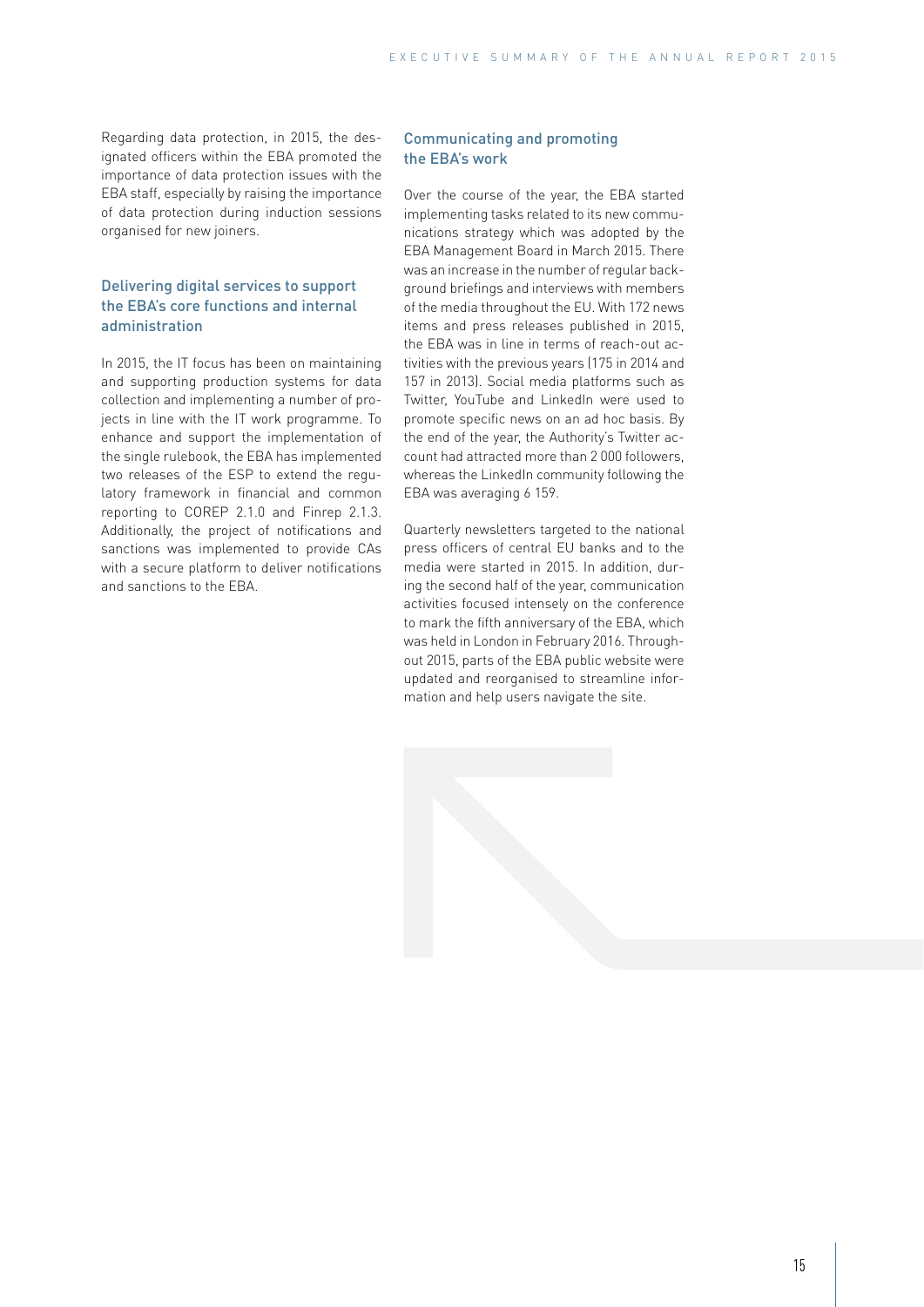# Internal management

#### Management Board

The BoS elected two new members of the Management Board in December 2015 and reelected a third member for a second term. The Management Board in 2015 was composed of four members from participating single supervisory mechanism (SSM) Member States (Germany, Spain, Italy and the Netherlands) and two members from non-participating SSM Member States (Poland and the United Kingdom), who met five times at the EBA premises in London.

#### Major developments

In 2015, there were a few changes to the internal organisational structure of the EBA. In particular, as a result of new tasks mandated to the EBA as well as the need to separate supervisory and resolution tasks, a new and independent Resolution Unit was established as of 1 February 2015. As a consequence, all the resolution-related functions falling under the Regulation and Oversight Department were transferred onto the new unit and the old Recovery, Resolution and Registration Unit within the Regulation Department was dismantled.



In addition, the Home-Host Coordination Unit within the Oversight Department was renamed the Supervisory Convergence Unit and its functions refocused on supervisory convergence. In March 2015, the Consumer Protection and Financial Unit was also renamed the Consumer Protection, Financial Innovation and Payments Unit in order to reflect the increasing number of mandates on payments that the EBA started receiving.

At the end of 2014, the EBA successfully relocated to its new offices at 1 Canada Square, Canary Wharf, London. The relocation did not cause any service disruption and the move allowed the Authority to meet the technical and organisational requirements of the agency for its activities.

#### Budgetary and financial management

In 2015, the EBA repeated the almost full budget execution of the previous year, committing 99.3 % of the available funds, while reducing the level of carry forward to 9.7 %. This was achieved in difficult budgetary circumstances. Despite allocating the EBA higher staffing levels, the budgetary authority reduced the EBA's 2015 financial resources by approximately EUR 2 million (6 %) compared to the previous year. In addition, the euro lost significant value against the pound sterling over the course of the year, forcing the EBA to request an amending budget of EUR 1.9 million in order to enable it to meet its financial obligations. The amending budget was adopted in August 2015.

The 2016 budget has been significantly improved, resulting in a total budget of EUR 38 million. This represents a 20 % increase on the initial 2015 budget and results from both the EBA and the budgetary authority taking on board the lessons learned from the previous year's process.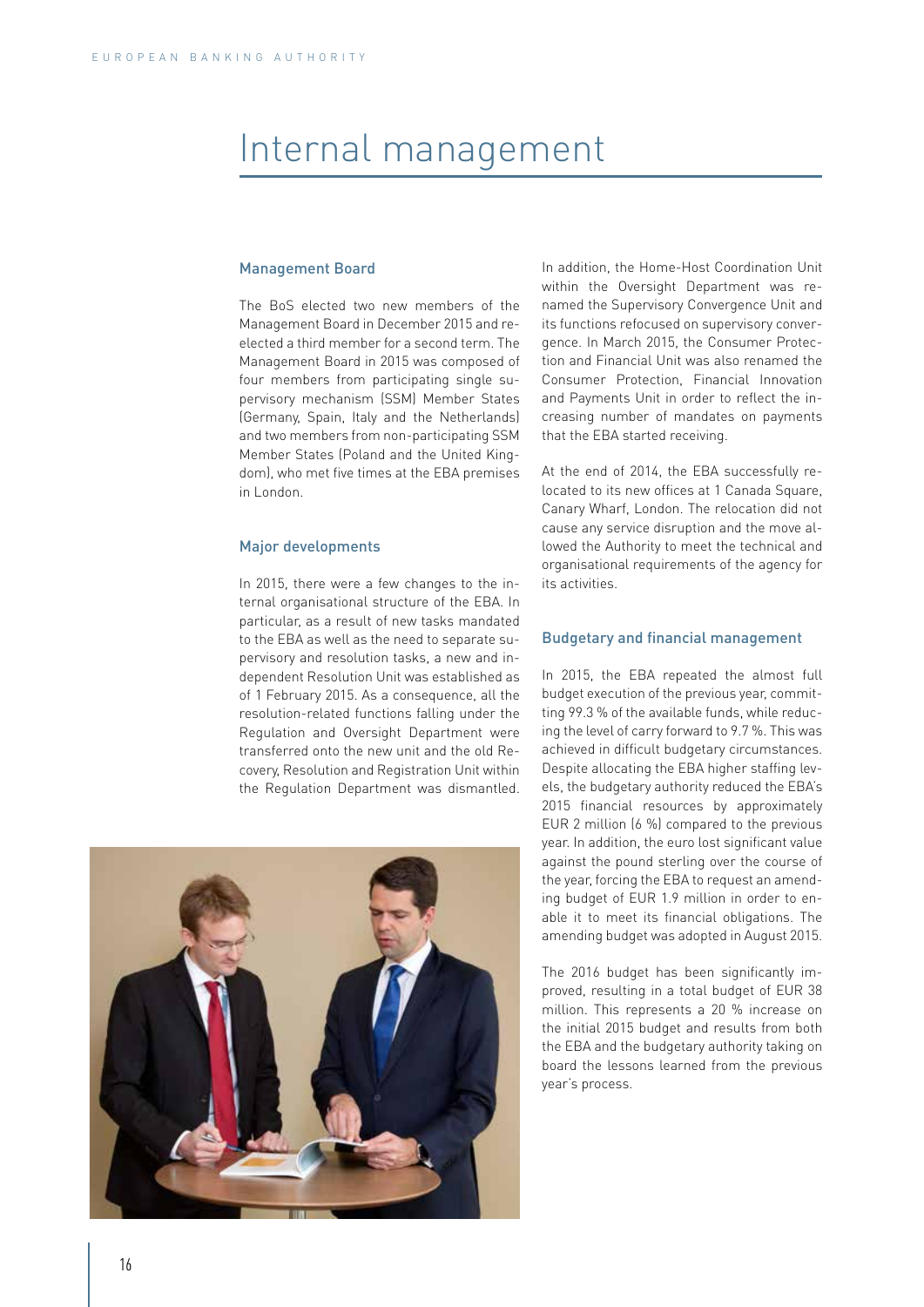#### Human resources management

During the course of 2015, the EBA organised 40 selection procedures, received 951 applications and interviewed 120 candidates. The total number of staff in 2015 went up to 156 including 118 temporary agents, 29 contract agents and 13 seconded national experts of broad geographical origins (26 EU nationalities) and gender balance (45 % females; 55 % males). For the first time since its establishment, the EBA' establishment plan was 1.7 % below its planned target of 120 temporary agent posts.

The total staff turnover due to resignation, non-renewal and contract expiry was 10.3 %. This was 2.6 % lower than in 2014 (12.9 %). Out of the 117 traineeship applications received, the EBA selected and provided traineeship opportunities to six trainees in 2015.

#### Assessment of audit results during the reporting year

In 2015, the Commission's Internal Audit Service performed a follow-up limited review on IT project management and an audit on human resources management. All observations and recommendations were accepted and appropriate action plans were developed by the EBA.

#### European Court of Auditors

The 2015 audit of the annual accounts was conducted partly by the European Court of Auditors and partly, for the second time, by an external audit firm (Moore Stephens). No critical recommendations were issued or closed and on 1 January 2016 there was no open critical recommendation.

#### Risk management

In 2015, the EBA conducted its risk assessment exercise to identify risks and types of exposures and propose mitigation measures. The result was a risk register where risks were categorised according to their significance. The highest risks for the agency were considered to be the ones relating to IT security incidents, enforcing controls in areas of responsibilities, unanticipated consequences of the single rulebook and vulnerabilities in the EU banking sector. Mitigating actions were developed for all identified risks.

#### Follow-up on observations from the discharge authority

On 11 April 2016, the discharge authority granted discharge to the EBA Executive Director in relation to the implementation of the Authority's budget for the financial year 2014. The adopted text of the 2014 discharge included 32 paragraphs of observations, of which the majority were either notes (with satisfaction) or acknowledgements. For the paragraphs that could be considered to constitute a call to action on the part of the EBA, as the discharge report has only recently been adopted, the EBA is still working to formulate its responses to the action points.

### Assessment of the effectiveness of the internal control systems

To assist the Executive Director in implementing internal controls, the agency has adopted a set of internal control standards (ICS). Tangible improvement was made in 2015 in the following areas of ICS: ethical and organisational values; objectives and performance indicators; risk management process; document management; and information and communication.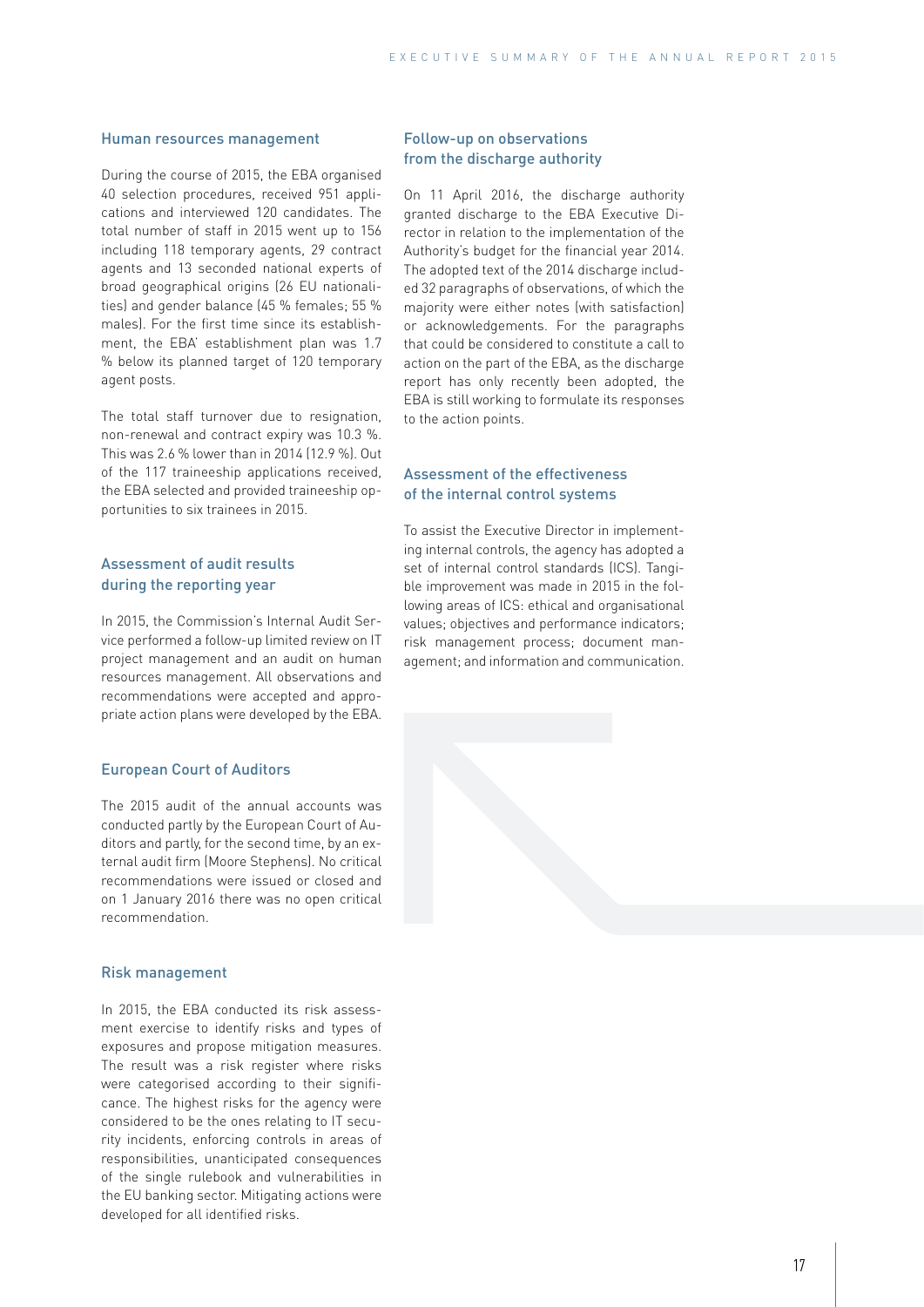# Detailed list of EBA products delivered in 2015

| Type of deliverable              | Title                                                                                                                                                                      |  |
|----------------------------------|----------------------------------------------------------------------------------------------------------------------------------------------------------------------------|--|
| Guidelines                       | Guidelines on arrears and foreclosure                                                                                                                                      |  |
|                                  | Guidelines on the asset separation tool                                                                                                                                    |  |
|                                  | Guidelines on methods for calculating contributions to Deposit Guarantee Schemes (DGSs)                                                                                    |  |
|                                  | Guidelines on triggers for resolution                                                                                                                                      |  |
|                                  | Guidelines on conditions for group financial support                                                                                                                       |  |
|                                  | Guidelines on creditworthiness assessment under the MCD                                                                                                                    |  |
|                                  | Guidelines on simplified obligations                                                                                                                                       |  |
|                                  | Guidelines on early intervention triggers                                                                                                                                  |  |
|                                  | Guidelines on recovery plans indicators                                                                                                                                    |  |
|                                  | Guidelines on DGS payment commitments                                                                                                                                      |  |
|                                  | Guidelines on minimum list of services or facilities necessary to enable a recipient to operate a<br>business transferred to it under the BRRD                             |  |
|                                  | Guidelines on product oversight and governance arrangements for retail banking products                                                                                    |  |
|                                  | Guidelines on the sale of business tool under the BRRD                                                                                                                     |  |
|                                  | Guidelines on national provisional lists of the most representative services linked to a payment<br>account and subject to a fee under the Payment Accounts Directive      |  |
|                                  | Guidelines on management of interest rate risk arising from non-trading activities in the context<br>of the SREP                                                           |  |
|                                  | Guidelines on passport notifications for credit intermediaries under the MCD                                                                                               |  |
| Implementing technical standards | ITS on benchmarking portfolios                                                                                                                                             |  |
|                                  | ITS on disclosure of group financial support agreements                                                                                                                    |  |
|                                  | 2 ITS on credit assessments by External Credit Assessment Institutions (ECAIs)                                                                                             |  |
|                                  | ITS on procedures, forms and templates for the provision of information for resolution plans                                                                               |  |
|                                  | ITS on uniform formats, templates and definitions for the identification and transmission of information<br>by competent authorities and resolution authorities to the EBA |  |
|                                  | Updated ITS on disclosure and supervisory reporting of leverage ratio for EU institutions                                                                                  |  |
|                                  | Updated ITS on liquidity coverage ratio reporting                                                                                                                          |  |
|                                  | Updated ITS on disclosure and supervisory reporting of leverage ratio for EU institutions                                                                                  |  |
|                                  | Amended ITS on supervisory reporting for institutions                                                                                                                      |  |
| Regulatory technical standards   | Amended RTS on identified staff                                                                                                                                            |  |
|                                  | 3 RTS on prudential requirements for securities depositories (CSD)                                                                                                         |  |
|                                  | RTS on benchmarking portfolios                                                                                                                                             |  |
|                                  | RTS on conditions for the provision of group financial support                                                                                                             |  |
|                                  | RTS on contractual recognition of bail-in                                                                                                                                  |  |
|                                  | RTS on independent valuers                                                                                                                                                 |  |
|                                  | RTS on business reorganisation plans                                                                                                                                       |  |
|                                  | RTS on MREL criteria                                                                                                                                                       |  |
|                                  | RTS on notification and notice of suspension under the BRRD                                                                                                                |  |
|                                  | RTS on operational functioning of resolution colleges                                                                                                                      |  |
|                                  | RTS on detailed records of financial contracts                                                                                                                             |  |
|                                  | RTS on the assessment methodology for the validation of credit risk models                                                                                                 |  |
|                                  | RTS on the valuation of derivatives in resolution                                                                                                                          |  |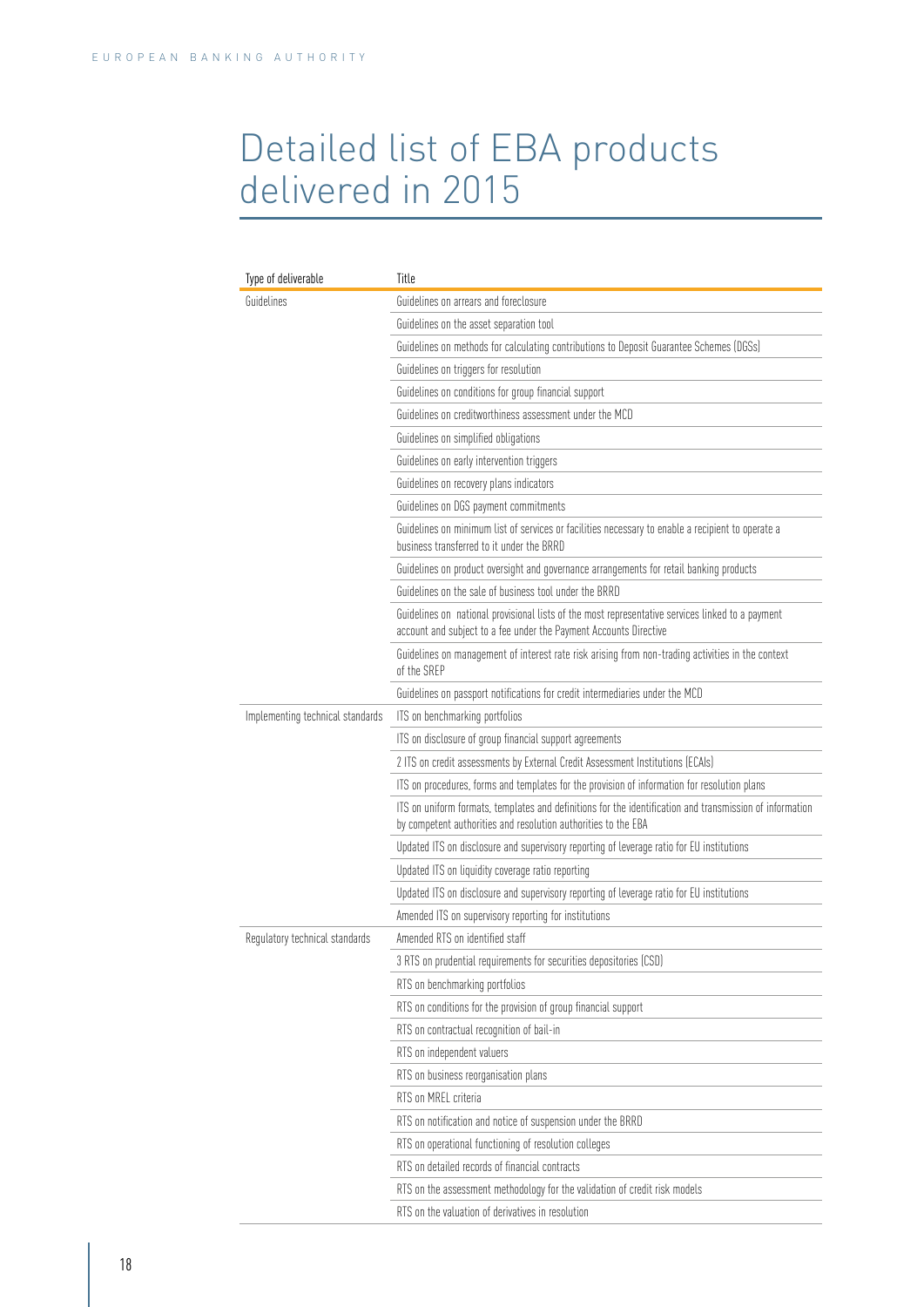| Type of deliverable | Title                                                                                                                                                                                                                     |
|---------------------|---------------------------------------------------------------------------------------------------------------------------------------------------------------------------------------------------------------------------|
| Opinions/advice     | Opinion on the functioning of the benchmarking process                                                                                                                                                                    |
|                     | Opinion on a European framework for qualifying securitisation                                                                                                                                                             |
|                     | Opinion on contributions to the Single Resolution Fund                                                                                                                                                                    |
|                     | Opinion on lending-based crowdfunding                                                                                                                                                                                     |
|                     | 3 Opinions on the resolution framework for EU banks, covering the definition of critical functions and<br>core business lines, as well as rules for the exclusion of liabilities from the application of the bail-in tool |
|                     | Opinion on ITS on additional liquidity monitoring metrics                                                                                                                                                                 |
|                     | Opinion on RTS on derogations for currencies with constraints                                                                                                                                                             |
|                     | Opinion on CVA risk                                                                                                                                                                                                       |
|                     | Opinion on MDA                                                                                                                                                                                                            |
|                     | Opinion on good practices for mortgages                                                                                                                                                                                   |
|                     | Opinion on RTS on mortgage lending value                                                                                                                                                                                  |
|                     | Opinion on ITS on currencies with constraints on the availability of liquid assets                                                                                                                                        |
|                     | Opinion on the application of proportionality                                                                                                                                                                             |
|                     | Opinion on waiver addressing potential concentration problems for covered bonds                                                                                                                                           |
|                     | Opinion on cooperation with third countries                                                                                                                                                                               |
|                     | Opinion on the definition of eligible capital                                                                                                                                                                             |
|                     | Opinion on protected arrangements in a resolution situation                                                                                                                                                               |
|                     | Opinion on investment firms                                                                                                                                                                                               |
| Published reports   | Annual report 2014                                                                                                                                                                                                        |
|                     | Report on the accomplishment of the EBA Colleges Action Plan for 2014 and establishment of the EBA<br>Colleges Action Plan for 2015                                                                                       |
|                     | Report on the approach to determining critical functions and core business lines in recovery plans                                                                                                                        |
|                     | Report on consumer trends in 2015                                                                                                                                                                                         |
|                     | Annual report on convergence of supervisory practices                                                                                                                                                                     |
|                     | Report on investment firms                                                                                                                                                                                                |
|                     | Report on potential implications of regulatory measures for banks' business models                                                                                                                                        |
|                     | Report on the application of legal provisions on cooperation and information sharing between EU and<br>non-EU supervisory authorities                                                                                     |
|                     | Report on asset encumbrance in 2015                                                                                                                                                                                       |
|                     | JC autumn Report on risks and vulnerabilities in the EU financial system                                                                                                                                                  |
|                     | JC Report on securitisation                                                                                                                                                                                               |
|                     | JC spring Report risk report on risks and vulnerabilities in the EU financial system (May 2015)                                                                                                                           |
|                     | Report on approved higher ratios for remuneration                                                                                                                                                                         |
|                     | 2 Reports on CRD IV - CRR / Basel III monitoring exercise                                                                                                                                                                 |
|                     | Report on counterparty credit risk benchmarking exercise                                                                                                                                                                  |
|                     | Report on benchmarking scenarios in recovery plans                                                                                                                                                                        |
|                     | Report on CVA                                                                                                                                                                                                             |
|                     | Report on institutions' exposures to shadow banking entities                                                                                                                                                              |
|                     | Report on qualifying securitisation                                                                                                                                                                                       |
|                     | Report on NSFR                                                                                                                                                                                                            |
|                     | Report on the application of proportionality                                                                                                                                                                              |
|                     | Report on synthetic securitisation                                                                                                                                                                                        |
|                     | Report on benchmarking of remuneration and on high earners (2013)                                                                                                                                                         |
|                     | Report on the use of allowances                                                                                                                                                                                           |
|                     | 2 Reports on risk assessment of the European banking system                                                                                                                                                               |
|                     | Report on macroprudential policy measures                                                                                                                                                                                 |
|                     | Report on transparency exercise                                                                                                                                                                                           |
|                     | Report on the monitoring of Additional Tier 1 (AT1) instruments of EU institutions                                                                                                                                        |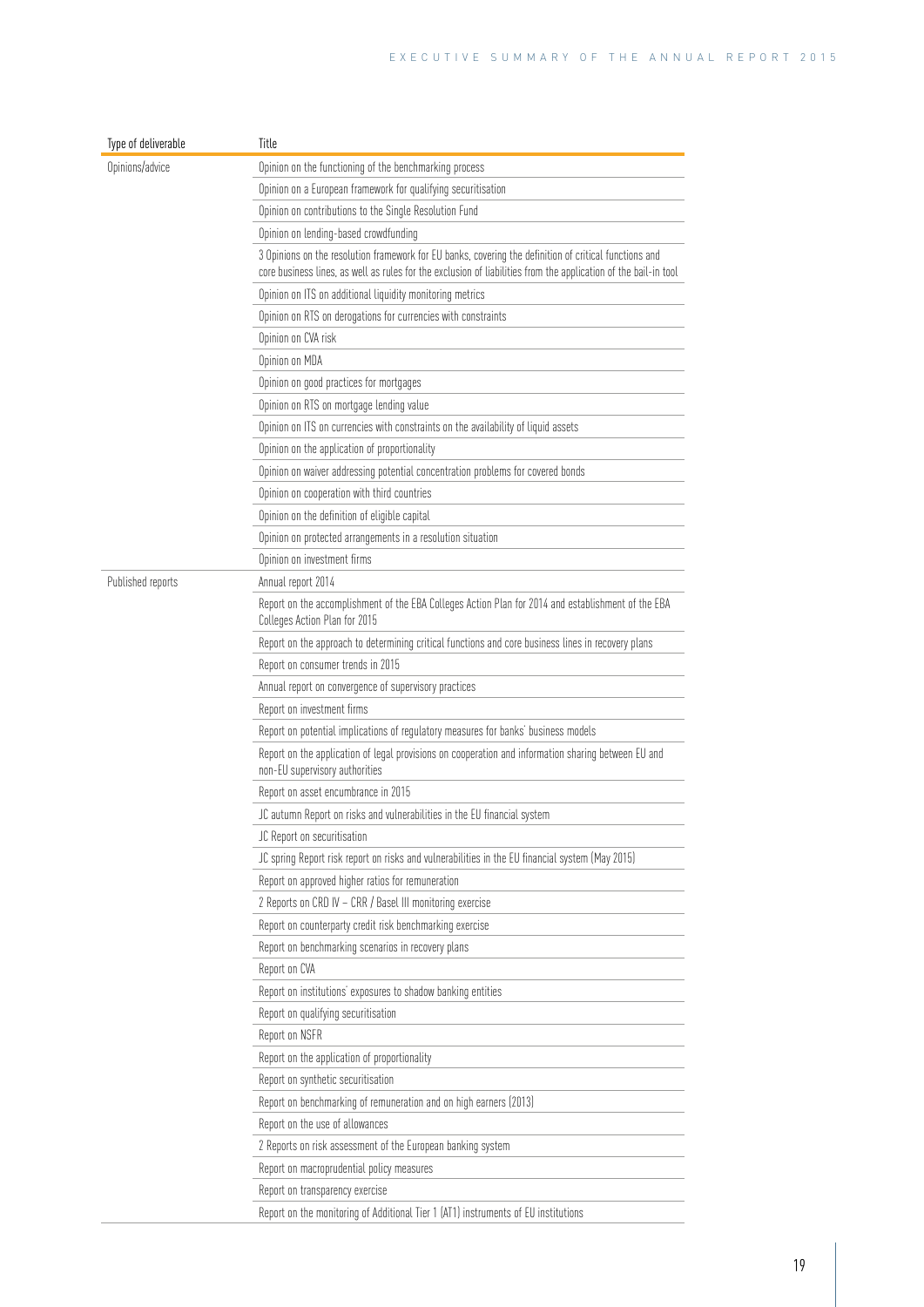| Type of deliverable | Title                                                                                                                                             |  |  |
|---------------------|---------------------------------------------------------------------------------------------------------------------------------------------------|--|--|
| Recommendations     | Recommendation on the equivalence of confidentiality regimes                                                                                      |  |  |
|                     | Amended Recommendation on the equivalence of confidentiality regimes                                                                              |  |  |
| Peer reviews        | Peer Review of the Guidelines on the assessment of the suitability of members of the management body<br>and key function holders (EBA/GL/2012/06) |  |  |
| Consultation papers | CP on ITS on procedures, forms and templates for resolution planning                                                                              |  |  |
|                     | CP on Guidelines on communication between competent authorities and auditors                                                                      |  |  |
|                     | CP on Guidelines on risk factors and simplified and enhanced customer due diligence                                                               |  |  |
|                     | CP on Guidelines on limits to exposures to shadow banking entities                                                                                |  |  |
|                     | CP on Guidelines on risk-based supervision                                                                                                        |  |  |
|                     | CP on Guidelines on simplified due diligence                                                                                                      |  |  |
|                     | CP on Guidelines on sound remuneration policies                                                                                                   |  |  |
|                     | CP on RTS on criteria for a preferential treatment in cross-border intragroup financial support under LCR                                         |  |  |
|                     | CP on Guidelines on the application of the definition of default                                                                                  |  |  |
|                     | CP on ITS on information exchanges between authorities regarding qualifying holdings                                                              |  |  |
|                     | CP on ITS on the mapping of External Credit Assessment Institutions' (ECAIs) credit assessments for<br>securitisation positions.                  |  |  |
|                     | CP on RTS on assessment methodology for the IRB approach                                                                                          |  |  |
|                     | CP on RTS on prudential requirements for central securities depositories (CSDs)                                                                   |  |  |
|                     | CP on RTS on exclusion from CVA of non-EU non-financial counterparties                                                                            |  |  |
|                     | CP on RTS on conditions for capital requirements for mortgage exposures                                                                           |  |  |
|                     | CP on RTS on risk weights for specialised lending exposures                                                                                       |  |  |
|                     | CP on RTS on risk mitigation techniques for OTC derivatives not cleared by a central counterparty (CCP)                                           |  |  |
|                     | CP on Guidelines on passport notifications for credit intermediaries under the MCD                                                                |  |  |
|                     | CP on Guidelines on remuneration requirements for sales staff                                                                                     |  |  |
|                     | CP on RTS on the content and presentation of the key information documents (KIDs) for PRIIPs                                                      |  |  |
|                     | CP on RTS on separation of payment card scheme and processing entities under the IFR                                                              |  |  |
|                     | CP on RTS on cooperation and exchange of information for passporting under PSD2                                                                   |  |  |
|                     | CP on benchmark rate under the MCD                                                                                                                |  |  |
|                     | CP on Guidelines on CVA treatment under the SREP                                                                                                  |  |  |
|                     | CP on Guidelines on internal capital adequacy assessment process (ICAAP) and internal liquidity<br>adequacy assessment process (ILAAP)            |  |  |
|                     | CP on Guidelines on cooperation agreements between deposit guarantee schemes                                                                      |  |  |
|                     | CP on Guidelines on stress tests of DGS                                                                                                           |  |  |
|                     | CP on Guidelines for disclosing confidential information under the BRRD                                                                           |  |  |
|                     | CP on RTS on requirements for business reorganisation plans                                                                                       |  |  |
|                     | CP on RTS on detailed records of financial contracts                                                                                              |  |  |
|                     | CP on RTS on the valuation of derivatives in resolution                                                                                           |  |  |
|                     | CP on ITS on FINREP using IFRS 9                                                                                                                  |  |  |
|                     | CP on Guidelines on stress testing and supervisory stress testing                                                                                 |  |  |
| Discussion papers   | DP on and call for evidence on SMEs and the SME supporting factor                                                                                 |  |  |
|                     | JC DP on automation in financial advice                                                                                                           |  |  |
|                     | DP on the future of the IRB approach                                                                                                              |  |  |